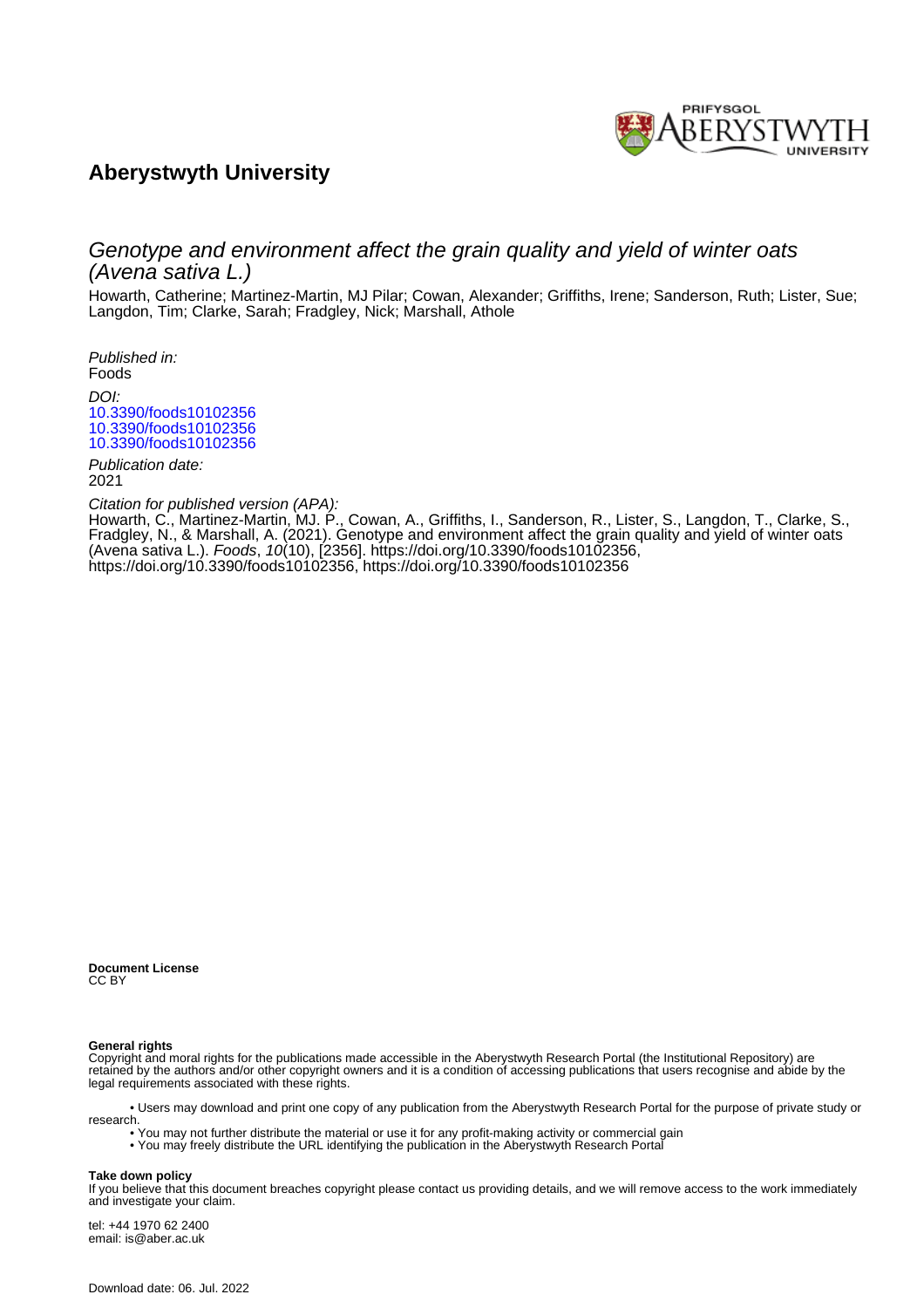

*Article*



# **Genotype and Environment Affect the Grain Quality and Yield of Winter Oats (***Avena sativa* **L.)**

**Catherine J. Howarth 1,[\\*](https://orcid.org/0000-0001-9364-0880) , Pilar M. J. Martinez-Martin <sup>1</sup> [,](https://orcid.org/0000-0002-5859-6113) Alexander A. Cowan <sup>1</sup> , I[ren](https://orcid.org/0000-0002-7868-8795)e M. Griffiths <sup>1</sup> , Ruth Sanderson <sup>1</sup> , Susan J. Lister <sup>1</sup> , Tim Langdon <sup>1</sup> , Sarah Clarke <sup>2</sup> , Nick Fradgley 3,† and Athole H. Marshall <sup>1</sup>**

- 1 Institute of Biological, Environmental and Rural Sciences, Aberystwyth University, Gogerddan, Aberystwyth SY23 3EE, Ceredigion, UK; pilar.mmartin.83@gmail.com (P.M.J.M.-M.); syc@aber.ac.uk (A.A.C.); igg@aber.ac.uk (I.M.G.); rts@aber.ac.uk (R.S.); sll@aber.ac.uk (S.J.L.); ttl@aber.ac.uk (T.L.); thm@aber.ac.uk (A.H.M.)
- 2 ADAS Gleadthorpe, Mansfield NG20 9PD, Nottinghamshire, UK; Sarah.Clarke@adas.co.uk<br>3 Organis Besearch Contro Elm Farm Hamstead Marshall Naubury BC20.0HB, Berkehire, I
- <sup>3</sup> Organic Research Centre, Elm Farm, Hamstead Marshall, Newbury RG20 0HR, Berkshire, UK; Nick.Fradgley@niab.com
- **\*** Correspondence: cnh@aber.ac.uk
- † Current address: NIAB, 93 Lawrence Weaver road, Cambridge CB3 0LE, UK.

**Abstract:** The extent to which the quality and yield of plant varieties are influenced by the environment is important for their successful uptake by end users particularly as climatic fluctuations are resulting in environments that are highly variable from one growing season to another. The genotype-by-environment interaction (GEI) of milling quality and yield was studied using four winter oat varieties in multi-locational trials over 4 years in the U.K. Significant differences across the 22 environments were found between physical grain quality and composition as well as grain yield, with the environment having a significant effect on all of the traits measured. Grain yield was closely related to grain number  $m^{-2}$  whereas milling quality traits were related to grain size attributes. Considerable genotype by environment interaction was obtained for all grain quality traits and stability analysis revealed that the variety Mascani was the least sensitive to the environment for all milling quality traits measured whereas the variety Balado was the most sensitive. Examination of environmental conditions at specific within-year stages of crop development indicated that both temperature and rainfall during grain development were correlated with grain yield and β-glucan content and with the ease of removing the hull (hullability).

**Keywords:** oats; quality; β-glucan; grain size; yield; G × E interaction; image analysis; milling

# **1. Introduction**

Oats (*Avena sativa* L.) are a high quality cereal, currently experiencing resurgence in its use for human consumption [\[1\]](#page-12-0), due to the recognized health benefits attributed to the nutritional qualities of the oat grain [\[2](#page-12-1)[,3\]](#page-12-2). Dietary benefits associated with phytochemicals within the oat grain, such as β-glucan, and approved health claims for oat β-glucan has contributed to the increased interest in oats as a food ingredient and led to incorporation into an increasing number of food products [\[4\]](#page-12-3). As the interest in oat products increases, so the demand for raw materials with particular health benefits requires oat breeding programs aimed at the release of improved oat cultivars which meet the needs of food industries [\[5\]](#page-12-4) and at the same time have the milling qualities which are required to ensure their uptake by the milling industry.

Grain quality and yield determine much of the value of an oat crop to the producer with several grain characteristics routinely used to define milling quality [\[6\]](#page-12-5). Although alternative methods for quantifying grain milling quality through detailed analysis of grain size and shape using image analysis are now being developed [\[1\]](#page-12-0), oats for milling are currently traded on the basis of their hectoliter weight, screenings and a subjective



**Citation:** Howarth, C.J.; Martinez-Martin, P.M.J.; Cowan, A.A.; Griffiths, I.M.; Sanderson, R.; Lister, S.J.; Langdon, T.; Clarke, S.; Fradgley, N.; Marshall, A.H. Genotype and Environment Affect the Grain Quality and Yield of Winter Oats (*Avena sativa* L.). *Foods* **2021**, *10*, 2356. [https://doi.org/](https://doi.org/10.3390/foods10102356) [10.3390/foods10102356](https://doi.org/10.3390/foods10102356)

Academic Editors: Keshun Liu and Arun K. Bhunia

Received: 20 August 2021 Accepted: 29 September 2021 Published: 3 October 2021

**Publisher's Note:** MDPI stays neutral with regard to jurisdictional claims in published maps and institutional affiliations.



**Copyright:** © 2021 by the authors. Licensee MDPI, Basel, Switzerland. This article is an open access article distributed under the terms and conditions of the Creative Commons Attribution (CC BY) license (https:/[/](https://creativecommons.org/licenses/by/4.0/) [creativecommons.org/licenses/by/](https://creativecommons.org/licenses/by/4.0/)  $4.0/$ ).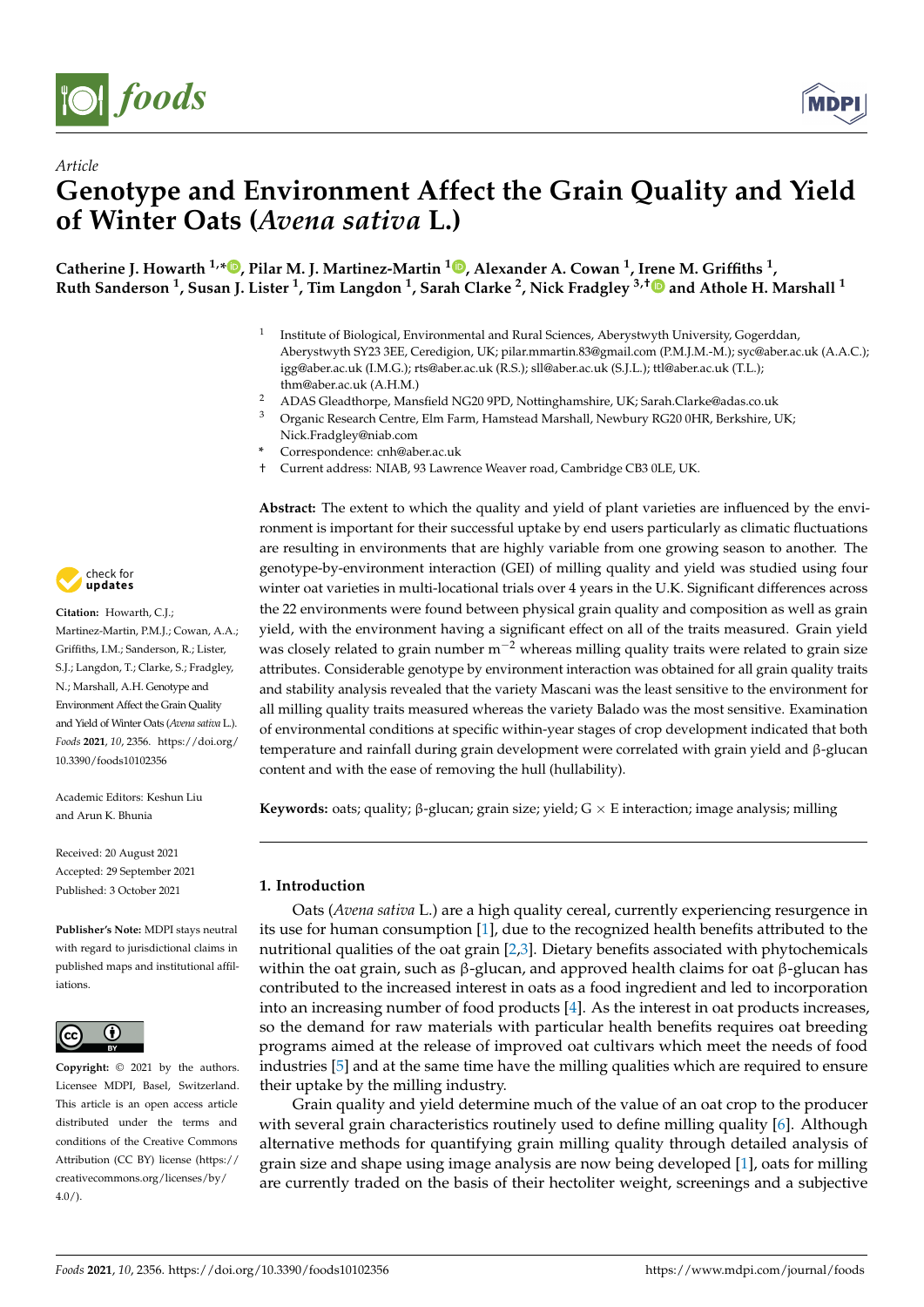assessment of condition [\[7\]](#page-12-6). Hectoliter weight (often referred to as specific weight or test weight) is a measure of grain density and although regarded as a poor indicator of milling quality [\[8\]](#page-12-7) is still routinely used in analyzing oat crops ex farm. Groat content and ease of hull removal (hullability) are the most important traits for milling quality as groat content is the characteristic most closely associated with the millers extract yield of product [\[7](#page-12-6)[,8\]](#page-12-7) and hullability has important implications for mill efficiency. Varieties with poor hullability require greater impact speeds within the dehuller during the milling process and result in greater groat breakage, thereby depressing the miller's extract yield. Poor hullability also reduces mill efficiency, increasing cost and energy usage as well as delaying product flow. Improving the physical characteristics of the oat grain to maximize milling yield has become a major target of many oat breeding programs [\[1\]](#page-12-0) and therefore understanding the genetic and environmental effect on these characteristics is increasingly important.

Developing new oat varieties that combine high yield, enhanced  $\beta$ -glucan content and high groat content has proven challenging such that improvement in one trait tends to be accompanied by a reduction in the others [\[9](#page-12-8)[,10\]](#page-13-0). Plant breeders also aim to develop improved crop varieties that are adapted to produce high yields of quality grain over a wide range of environments  $[6]$  with the adaptability of a variety usually tested by the degree of interaction with different environments under which it is planted [\[11\]](#page-13-1). Analysis of the genotype x environment interaction (GEI) on grain yield and quality is therefore essential in variety evaluation [\[12,](#page-13-2)[13\]](#page-13-3) and to understand the adaptability and stability of varieties [\[14\]](#page-13-4) for different environments. The GEI effects on selected oat grain quality traits [\[6](#page-12-5)[,11\]](#page-13-1), and on β-glucan content in commercially available varieties [\[2](#page-12-1)[,15\]](#page-13-5) and within related wild species [\[5\]](#page-12-4) have been studied, but there is limited information on other grain components. There is also limited published information on the GEI on grain physical quality traits of importance to the milling industry or for those compositional traits important for human and animal consumption.

The present paper reports a study of the grain quality, grain composition grain yield of four commercially available winter oat varieties grown in 9 locations over 4 harvest years, enabling the GEI to be quantified and the stability of the four oat varieties over different environments to be analyzed. The effect of environment on grain quality traits related to milling efficiency and feed value is crucial for the milling, food and feed sector to predict the performance of different varieties in different environments.

#### **2. Materials and Methods**

#### *2.1. Plant Material, Field Sites and Plot Management*

The study included four commercially available winter oat varieties from the Aberystwyth University winter oat breeding program including two of the most widely grown winter oat varieties in the UK over the last 20 years, Gerald and Mascani, grown in replicated field trials at 9 sites across the UK between 2010 and 2014 (Table [1\)](#page-3-0). Sites were chosen to represent contrasting environmental conditions within the UK and included the geographical areas where oats are grown in arable rotations. The 22 site-harvest year combinations are subsequently referred to as environments. Each trial included at least three replicate plots  $(1.8 \times 6 \text{ m})$  of each variety, sown in a randomized block design, at a sowing rate of 300 seeds m<sup>-2</sup> except for at ORC Elm farm where a sowing rate of 425 seeds m<sup>-2</sup> was used as commonly used in organic practices. The trials were sown between September and October at all sites except for one environment where conditions delayed sowing until the following spring (Table [1\)](#page-3-0). Fungicides, weed control and fertilizer followed the established protocols used for Recommend List testing of varieties in the UK [\[16\]](#page-13-6) except at ORC Elm Farm which was managed organically as previously described [\[17\]](#page-13-7).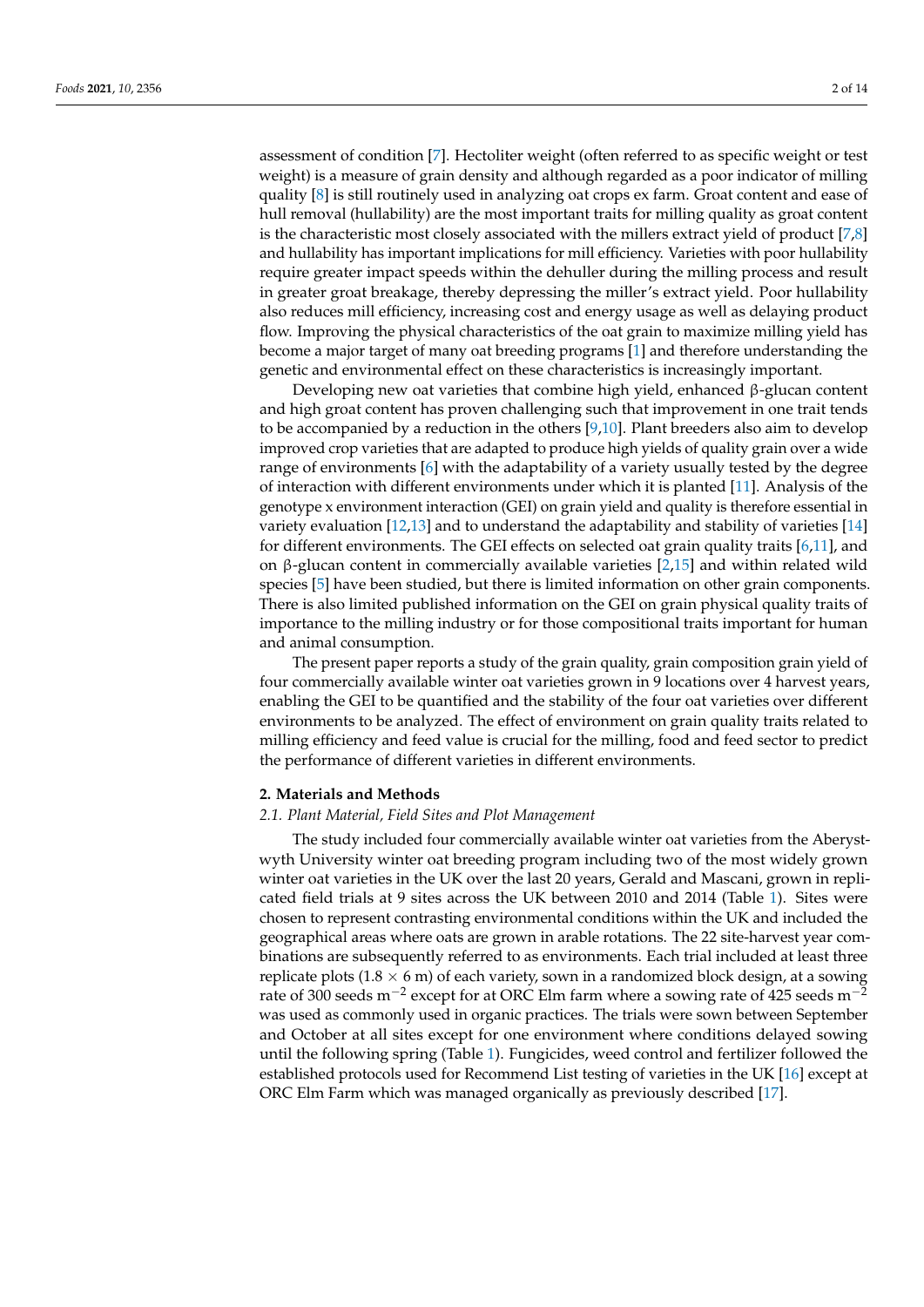<span id="page-3-0"></span>

| Environment | Site              | Latitude<br>$(N, \degree')$ | Longitude<br>$(E, \degree \cdot')$ | <b>Sowing Date</b> | <b>Harvest Date</b> | Rainfall<br>Dec to April<br>(mm) | Rainfall June +<br>July (mm) | Mean March<br>Temperature<br>$(^{\circ}C)$ | Mean July<br>Temperature<br>$(^{\circ}C)$ |
|-------------|-------------------|-----------------------------|------------------------------------|--------------------|---------------------|----------------------------------|------------------------------|--------------------------------------------|-------------------------------------------|
|             | Gogerddan         | 52.43                       | $-4.02$                            | 28/09/11           | 09/08/12            | 387                              | 273                          | 8.0                                        | 13.9                                      |
| 2           | Gogerddan         | 52.43                       | $-4.02$                            | 23/10/12           | 18/08/13            | 426                              | 91                           | 2.9                                        | 16.6                                      |
| 3           | Gogerddan         | 52.43                       | $-4.02$                            | 25/09/13           | 24/07/14            | 574                              | 96                           | 6.8                                        | 15.7                                      |
| 4           | Lydbury           | 52.45                       | $-2.94$                            | 30/09/11           | 22/08/12            | 270                              | 211                          | 7.9                                        | 14.3                                      |
| 5           | Lydbury           | 52.45                       | $-2.94$                            | 08/10/13           | 20/08/14            | 316                              | 84                           | 6.4                                        | 16.2                                      |
| 6           | Bidney            | 52.20                       | $-2.87$                            | 15/10/10           | 17/08/11            | 145                              | 105                          | 6.1                                        | 14.4                                      |
|             | Rosemaund         | 52.08                       | $-2.39$                            | 06/10/11           | 05/09/12            | 325                              | 249                          | 8.1                                        | 14.8                                      |
| 8           | Rosemaund         | 51.97                       | $-2.62$                            | 06/02/13           | 03/09/13            |                                  | 56                           | 2.4                                        | 17.9                                      |
| 9           | Rosemaund         | 51.98                       | $-2.60$                            | 30/09/13           | 31/07/14            | 555                              | 88                           | 6.9                                        | 16.9                                      |
| 10          | ADAS<br>Rosemaund | 52.09                       | $-2.39$                            | 28/09/10           | 13/08/11            | 149                              | 93                           | 6.6                                        | 15.0                                      |
| 11          | ADAS<br>Rosemaund | 52.09                       | $-2.39$                            | 27/09/11           | 06/09/12            | 325                              | 249                          | 8.1                                        | 14.8                                      |
| 12          | ORC Elm Farm      | 52.36                       | 1.35                               | 19/10/10           | 03/08/11            | 131                              | 126                          | 6.4                                        | 15.3                                      |
| 13          | ORC Elm Farm      | 52.36                       | 1.35                               | 12/10/11           | 22/08/12            | 275                              | 168                          | 8.1                                        | 16.0                                      |
| $14\,$      | ORC Elm Farm      | 52.36                       | 1.35                               | 16/10/12           | 24/08/13            | 292                              | 35                           | 2.7                                        | 17.6                                      |
| 15          | Glenrothes        | 56.19                       | $-3.11$                            | 28/09/11           | 24/08/12            | 205                              | 260                          | 7.0                                        | 12.5                                      |
| 16          | Glenrothes        | 56.19                       | $-3.11$                            | 02/10/12           | 14/08/13            | 317                              | 90                           | 1.4                                        | 15.4                                      |
| 17          | Glenrothes        | 56.19                       | $-3.11$                            | 26/09/13           | 04/08/14            | 360                              | 105                          | $5.2\,$                                    | 14.8                                      |
| 18          | Devon             | 50.27                       | $-3.76$                            | 03/10/11           | 28/08/12            | 420                              | 275                          | 9.0                                        | 15.0                                      |
| 19          | Devon             | 50.27                       | $-3.76$                            | 20/10/12           | 13/08/13            | 442                              | 43                           | 5.3                                        | 17.2                                      |
| 20          | Devon             | 50.27                       | $-3.76$                            | 07/10/13           | 31/07/14            | 565                              | 120                          | 8.3                                        | 17.2                                      |
| 21          | Essex             | 51.58                       | 0.41                               | 06/10/11           | 16/08/12            | 218                              | 193                          | 8.5                                        | 16.0                                      |
| 22          | Essex             | 51.58                       | 0.41                               | 05/10/13           | 22/07/14            | 232                              | 94                           | 8.0                                        | 17.7                                      |

**Table 1.** Field sites, sowing and harvest dates of the winter oat trials grown across the UK over four harvest years (2011–2014) and environmental conditions during those trials including total rainfall (mm) in the periods specified and mean air temperatures for March and July.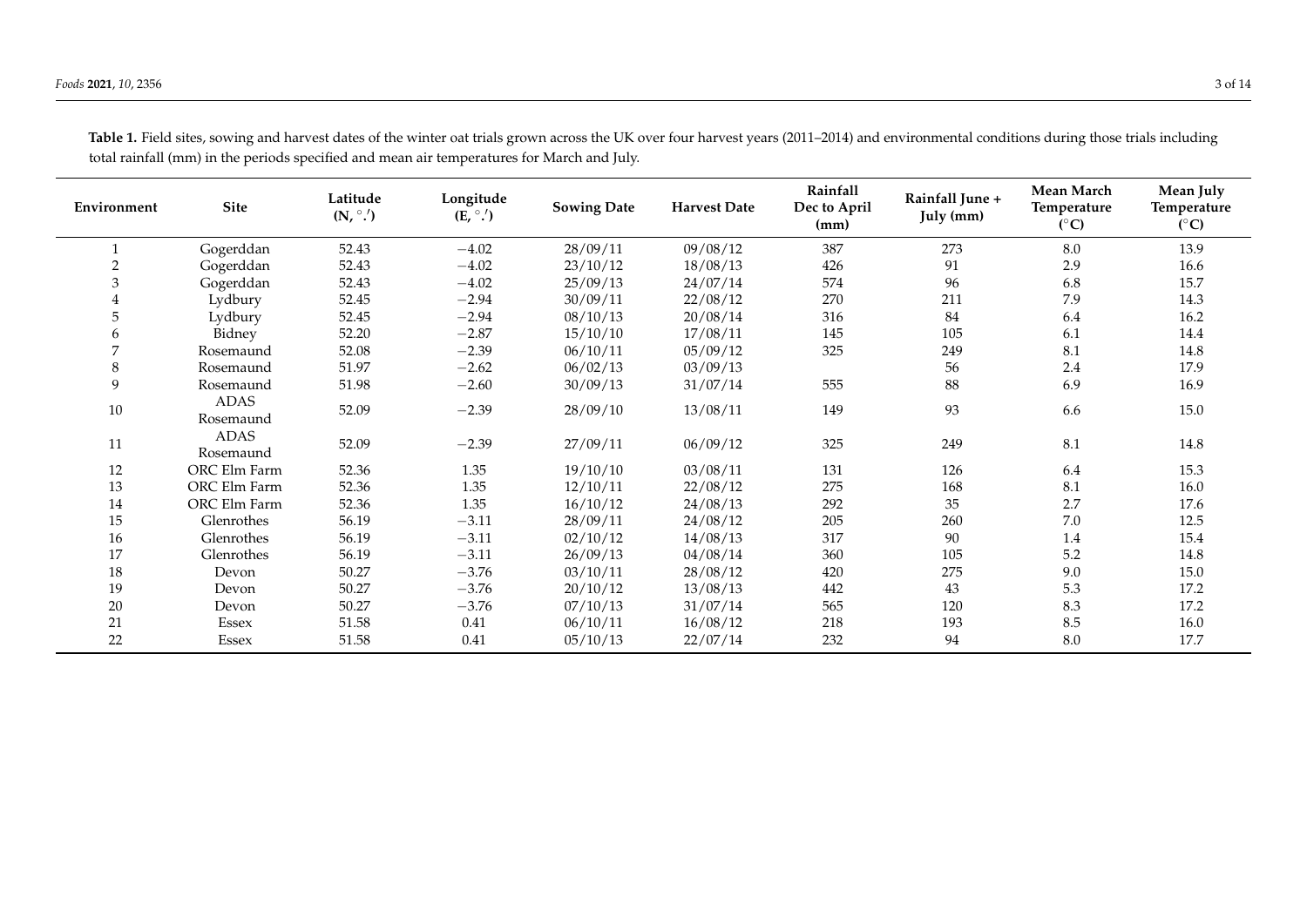#### *2.2. Climatic Conditions at Each Site*

Daily rainfall (mm), minimum and maximum temperatures ( $°C$ ) and relative humidity (%) were recorded for each site using in-field weather stations where available or using publically available data from local meteorological office stations [\[18\]](#page-13-8). Solar radiation data were obtained from the NASA Langley Research Center (LaRC) POWER Project [\[19\]](#page-13-9).

## *2.3. Yield and Grain Size, Shape and Quality*

Grain was harvested using a small plot combine and grain yields were adjusted to 15% moisture content. Harvested grain was cleaned through a 3.5 mm and 2 mm sieve prior to analysis of grain quality. A 25 g sample of grain was measured using a Marvin Seed Analyser (GTA Sensorik GmbH, Wittenburg, Germany) prior to de-hulling for individual grain length (mm), width (mm) and area (mm<sup>2</sup>). The ratio of grain width to grain length was used as an indicator of grain roundness where 0 is very elongated and 1 is perfectly round. Grain hectoliter weight (kg hL<sup>-1</sup>) was measured using a chondrometer (Nileme, C288) on 3 replicate samples (approximately 500 mL) per field plot.

Groat content (often referred to as groat percentage or kernel content) was determined by passing 25 g of whole grain through a Laboratory Oat Huller (Codema Model LH5095; Maple Grove, Minneapolis, MN, USA) set at 100 bar for 60 s and then separating the output into groats and whole grain. Groat content was calculated as:-

Groat Content (%) = 100 × (Groat weight (g)/(Initial weight (g) – Whole grain weight (g)))

Hullability (%) was calculated as:

Hullability (%) = 100 – (100 × Whole grain weight (g)/Initial weight (g))

Thousand grain weight  $(TGW; g)$  was determined using the mean weight of 3 samples of 250 seeds. Yield in terms of grain numbers m−<sup>2</sup> field area was calculated from the grain yield and TGW data.

#### *2.4. Grain Composition*

Nitrogen ( $N$ %) and oil (%) content of groats were predicted using near infrared spectroscopy (NIRS). Protein % was calculated as  $N \times 5.36$  [\[20\]](#page-13-10) Approximately 20 g of cleaned, dehulled groats were scanned in a transport quarter cup cell at 2 nm intervals over the wavelength range 400 to 2498 nm in reflectance mode using a NIRSystems 6500 spectrophotometer (FOSS UK, Warrington, UK). Data were collected using ISI software (Infrasoft International, Port Matilda, PA, USA) and spectra were stored as log 1/R where R is the diffuse reflectance. The calibration equations used for prediction were developed using groat samples originating from multiple harvest years (between 1997 and 2011) and trial sites within the UK and included both spring and winter varieties. Samples to represent the population were selected on the basis of a Mahalanobis-H and neighbourhood-H distances of 3.0 and 0.6, respectively, [\[21\]](#page-13-11). Wet chemical analyses for N and oil, were performed on milled (1 mm sieve) subsamples. Nitrogen (%) was determined by a rapid combustion method using a LECO FP-428 analyser (LECO Corp., St. Joseph, MI, USA) and oil (%) was extracted using petroleum ether on a Soxtec system (FOSS UK, Warrington, UK). Calibration equations were developed using WinISI II 1.04a (Infrasoft International LLC, State College, PA) software but standard normal variate (SNV) and de-trending (DT) transformations were applied [\[22,](#page-13-12)[23\]](#page-13-13) in the order SNV then DT. Cross validation (8 groups) was used to avoid overfitting and to study the robustness of the calibration models and two outlier elimination passes were performed. The final equations were selected on the basis of minimising the standard error of cross validation (SECV) and maximising the coefficient of determination of cross validation (RCV2). Calibration statistics for the equations are shown in Table S1. β-glucan content was determined on a subsample of ground groat using the McCleary method Megazyme™ kit K-BGLU (Megazyme International Ireland Ltd., Wicklow, Ireland) according to AOAC Official Method995.16 [\[24\]](#page-13-14).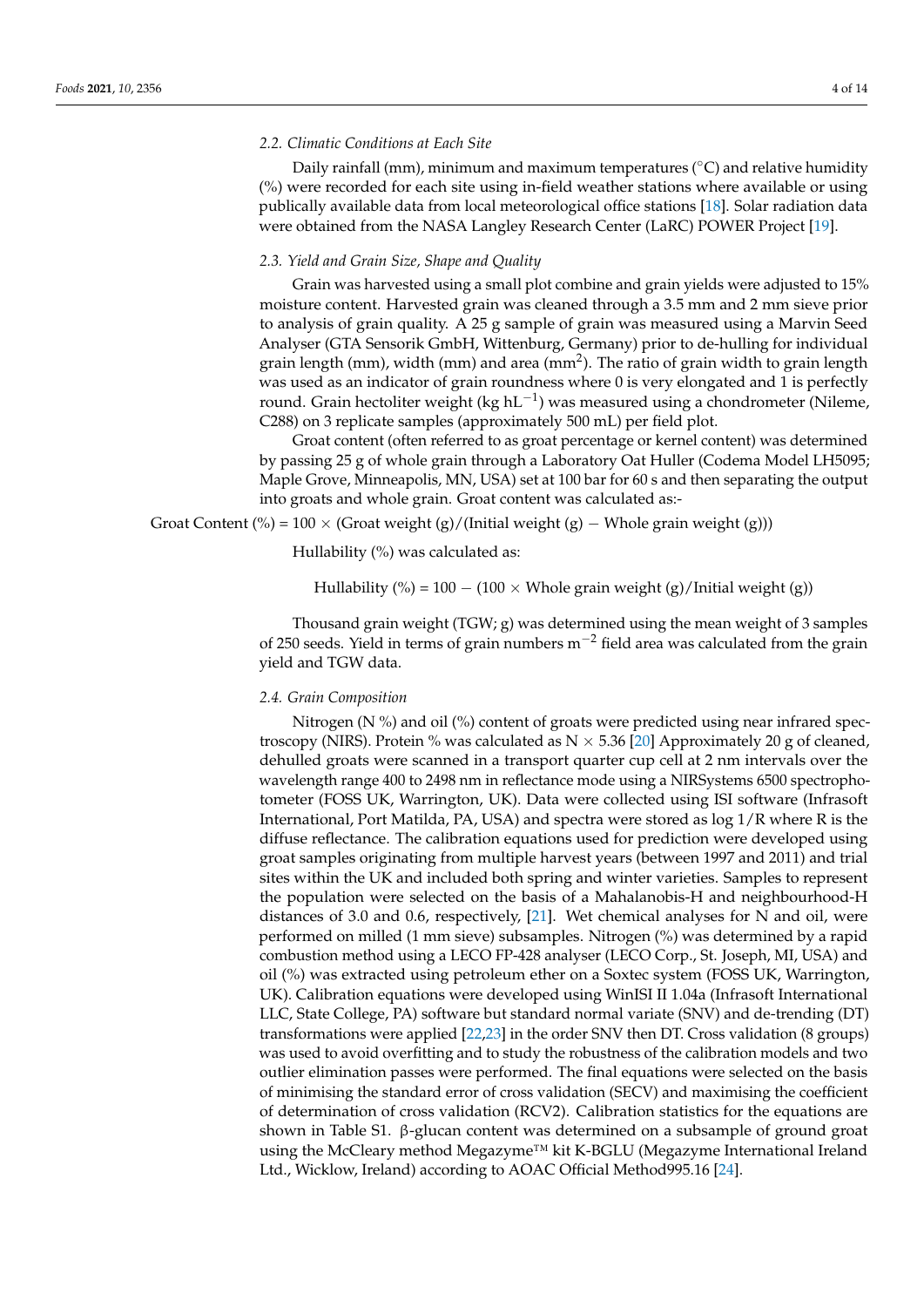#### *2.5. Statistical Analysis*

Mean values for grain yield and quality traits for varieties within each environment were analysed by modified joint regression using the RJOINT procedure in Genstat Version 19 [\[25\]](#page-13-15). This was used to characterise the sensitivity of varieties to environmental effects by fitting a regression model between the within-environment trait means for the varieties ( $V_i$ ,  $i = 1 \ldots 4$ ) and the trait mean within each environment  $(E_j, j = 1, \ldots, 22)$  [\[26\]](#page-13-16).

$$
y_{ij} = V_i + b_i E_j + error_{ij}
$$

The regression slope (*b<sup>i</sup>* ) describes the response of each variety to the environment with higher values reflecting greater sensitivity to the environment.

Pearson's product-moment correlation coefficients were calculated using withinenvironment variety means to assess the level of association between the measured traits and using environment means to assess the association between traits meteorological conditions.

A two-dimensional biplot [\[27,](#page-13-17)[28\]](#page-13-18) based on the first and second principal components was generated to illustrate relative variation within the traits and within the varieties and also associations between traits and between traits and varieties.

#### **3. Results**

#### *3.1. Weather Conditions and Grain Yield*

The four growing seasons had very different weather conditions (Table [1\)](#page-3-0) but were representative of oat growing conditions in the United Kingdom. December 2010 to April 2011 was relatively dry (mean of 142 mm cumulative rainfall across the three sites) in contrast to the Western sites in 2014 which received up to 574 mm rain between December and April. Summer 2012 was also very wet across all sites with a mean of 229 mm cumulative rainfall in June and July. Summer 2013 was the driest of the 4 growing seasons with only 63 mm cumulative rainfall in June and July. Mean temperatures in July were also higher in 2013 and 2014 whereas mean temperatures in March were lower in 2011 and 2013 than in 2012 and 2014.

Environment had a significant effect ( $p < 0.001$ ) on both grain number m<sup>-2</sup> and on grain yield (Table [2\)](#page-5-0) which, averaged over all varieties, ranged from 4.84 to 10.49 t ha<sup>-1</sup> across the 22 environments. There was no significant difference in yield between varieties or in the sensitivity of varieties to the environment (Table [3\)](#page-6-0).

<span id="page-5-0"></span>Table 2. Effect of environment on the harvested yield (t·ha<sup>-1</sup>), grain quality and thousand grain weight (TGW) of four winter oat varieties grown in 22 environments. Data are presented as the mean of the 4 winter oat varieties in each environment.

| Environment    | Yield<br>$(t \cdot ha^{-1})$ | <b>Grain Number</b><br>$(1000 \text{ m}^{-2})$ | <b>Groat Content</b><br>(%) | Hullability<br>(%) | Hectoliter<br>Weight<br>$(kg \cdot hL^{-1})$ | <b>TGW</b><br>(g) |
|----------------|------------------------------|------------------------------------------------|-----------------------------|--------------------|----------------------------------------------|-------------------|
| $\mathbf{1}$   | 6.03                         | 16.03                                          | 68.65                       | 90.07              | 43.14                                        | 37.65             |
| $\overline{2}$ | 8.31                         | 19.90                                          | 73.45                       | 77.46              | 50.17                                        | 41.89             |
| 3              | 9.31                         | 24.83                                          | 68.88                       | 83.44              | 50.26                                        | 37.92             |
| 4              | 8.08                         | 18.20                                          | 75.49                       | 93.60              | 46.01                                        | 44.96             |
| 5              | 7.92                         | 16.56                                          | 75.48                       | 91.36              | 53.66                                        | 48.18             |
| 6              | 10.02                        | 22.06                                          | 75.23                       | 88.32              | 55.35                                        | 45.27             |
| 7              | 6.77                         | 16.78                                          | 73.42                       | 98.50              | 44.47                                        | 40.41             |
| 8              | 4.96                         | 12.38                                          | 75.73                       | 93.03              | 50.89                                        | 41.40             |
| 9              | 7.18                         | 17.41                                          | 74.13                       | 86.82              | 49.24                                        | 41.74             |
| 10             | 10.19                        | 24.16                                          | 74.68                       | 71.34              | 52.94                                        | 42.00             |
| 11             | 4.84                         | 10.88                                          | 75.88                       | 99.58              | 51.12                                        | 44.55             |
| 12             | 7.98                         | 18.97                                          | 73.97                       | 91.34              | 59.57                                        | 42.55             |
| 13             | 7.26                         | 17.85                                          | 73.55                       | 93.06              | 49.65                                        | 40.66             |
| 14             | 9.74                         | 23.24                                          | 72.91                       | 76.37              | 51.88                                        | 42.04             |
| 15             | 7.61                         | 17.35                                          | 73.08                       | 95.55              | * na                                         | 44.60             |
| $16\,$         | 8.79                         | 22.02                                          | 73.22                       | 84.52              | 52.13                                        | 40.23             |
| 17             | 9.69                         | 22.45                                          | 72.99                       | 80.28              | 53.17                                        | 43.25             |
| 18             | 6.83                         | 17.86                                          | 69.72                       | 97.52              | * na                                         | 38.40             |
| 19             | 10.49                        | 26.62                                          | 72.55                       | 75.76              | 51.76                                        | 39.66             |
| 20             | 9.94                         | 22.94                                          | 72.73                       | 83.17              | 50.99                                        | 43.62             |
| 21             | 8.20                         | 20.62                                          | 74.36                       | 97.23              | 42.64                                        | 39.47             |
| 22             | 9.43                         | 26.84                                          | 70.56                       | 83.90              | 49.14                                        | 35.52             |
| s.e.           | 0.381                        | 0.950                                          | 0.448                       | 1.544              | 0.787                                        | 0.765             |
| Prob           | < 0.001                      | < 0.001                                        | < 0.001                     | < 0.001            | < 0.001                                      | < 0.001           |

\* na, data not available.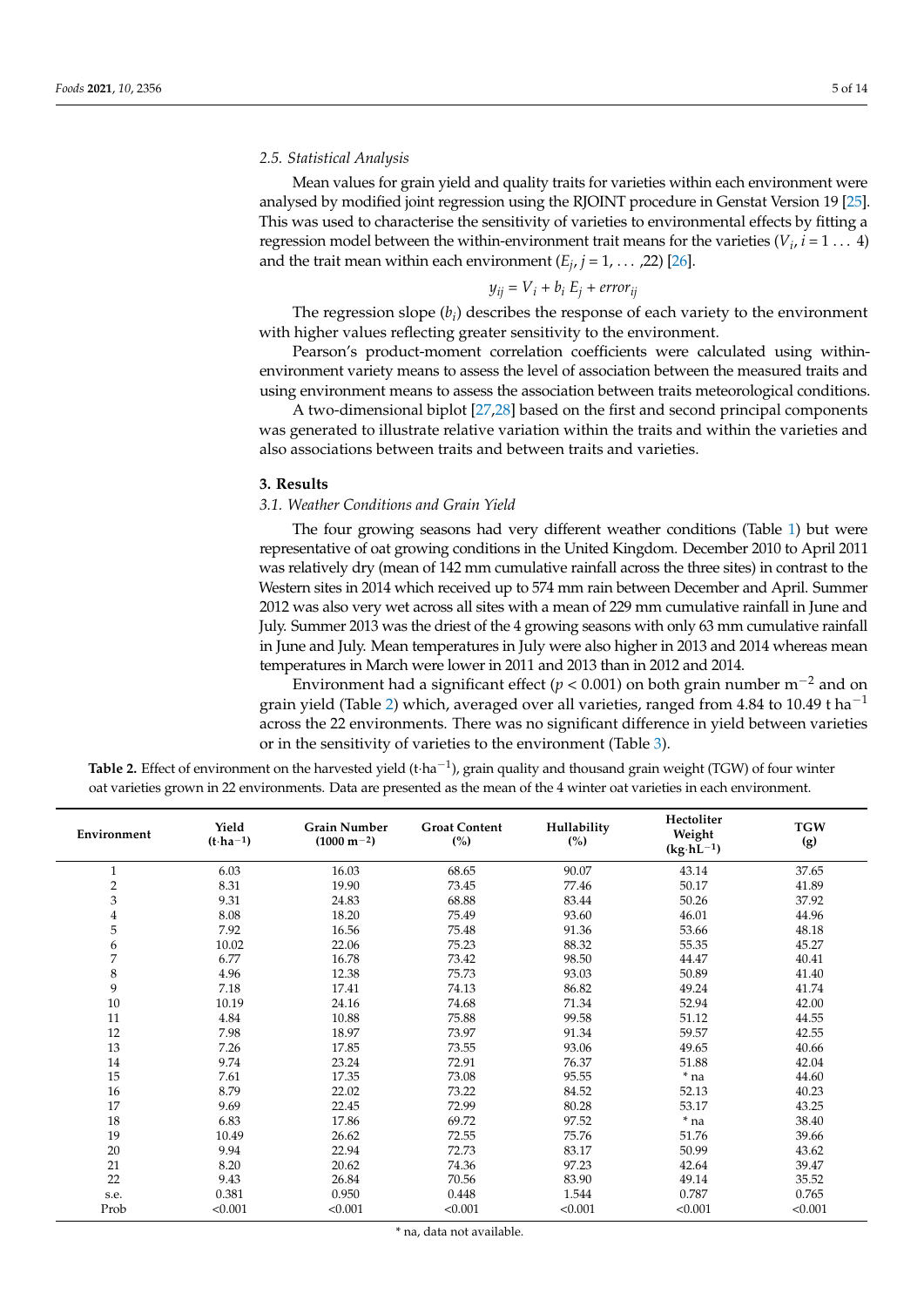| Variety | Yield<br>$(t \, ha^{-1})$ |        | <b>Grain Number</b><br>$(1000 \text{ m}^{-2})$ |        | <b>Groat Content</b><br>(%) |         | Hullability<br>$\binom{0}{0}$ |         | <b>Hectoliter Weight</b><br>$(kg hL^{-1})$ |        | <b>TGW</b><br>(g) |        |
|---------|---------------------------|--------|------------------------------------------------|--------|-----------------------------|---------|-------------------------------|---------|--------------------------------------------|--------|-------------------|--------|
|         | Mean<br>$(V_i)$           | $b_i$  | Mean<br>$(V_i)$                                | $b_i$  | Mean<br>$(V_i)$             | $b_i$   | Mean<br>$(V_i)$               | $b_i$   | Mean<br>$(V_i)$                            | $b_i$  | Mean<br>$(V_i)$   | $b_i$  |
| Balado  | 7.98                      | 1.151  | 19.31                                          | 1.218  | 70.82                       | .744    | 83.64                         | 1.522   | 48.09                                      | 1.085  | 41.81             | 1.381  |
| Gerald  | 8.24                      | 0.982  | 22.16                                          | 1.078  | 72.81                       | .096    | 87.75                         | 1.052   | 52.16                                      | 0.998  | 37.44             | 0.988  |
| Mascani | 8.18                      | 1.020  | 18.05                                          | 0.912  | 76.78                       | 0.525   | 98.54                         | 0.129   | 52.22                                      | 0.926  | 45.39             | 0.799  |
| Tardis  | 8.25                      | 0.844  | 19.74                                          | 0.785  | 72.23                       | 0.590   | 81.38                         | 1.290   | 49.16                                      | 0.990  | 41.90             | 0.808  |
| s.e.    | 0.167                     | 0.1046 | 0.420                                          | 0.1022 | 0.227                       | 0.1108  | 0.761                         | 0.0957  | 0.358                                      | 0.0907 | 0.341             | 0.1184 |
| Prob.   | 0.625                     | 0.270  | < 0.001                                        | 0.028  | < 0.001                     | < 0.001 | < 0.001                       | < 0.001 | < 0.001                                    | 0.691  | < 0.001           | 0.005  |

<span id="page-6-0"></span>**Table 3.** Mean ( $V_i$ ) harvested grain yield (t ha $^{-1}$ ) grain quality and thousand grain weight (TGW) of four winter oat varieties grown in 22 environments and sensitivity  $(b_i)$  to environment as determined by modified joint regression analysis.

## *3.2. Grain Physical Quality Characters*

There was a significant  $(p < 0.001)$  effect of environment on thousand grain weight (TGW) which ranged from 35.5 g to 48.2 g across the 22 environments (Table [2\)](#page-5-0) and a significant effect ( $p < 0.001$ ) of variety with the mean TGW of Mascani (45.4 g) significantly greater than Gerald (37.4 g) (Table [3\)](#page-6-0). Varieties differed ( $p = 0.005$ ) in terms of sensitivity of TGW to the environment. TGW was most stable for Mascani  $(b_i = 0.799)$  and most sensitive for Balado ( $b_i = 1.381$ , Table [3\)](#page-6-0).

Groat content was affected by environment ( $p < 0.001$ ) ranging from 68.65 to 75.88% across the 22 sites (Table [2\)](#page-5-0), by variety ( $p < 0.001$ , Table [3\)](#page-6-0) and in sensitivity to the environment (*p* < 0.001). Across the 22 environments, Mascani had the highest mean value at 76.78% and was the most stable. Balado was the most sensitive to the environment and had the lowest mean value. Environment affected both hullability  $(p < 0.001)$  and hectoliter weight ( $p < 0.001$ ). There were also significant differences ( $p < 0.001$ ) between variety means and in their stability ( $p < 0.001$ ) across environments for hullability, with Mascani not only having the highest mean hullability (98.54%) but was the most stable ( $b_i = 0.129$ ) whilst the other 3 all showed hullabilities differing by greater than 30 percentage units across environments. Interestingly, environment 11, which showed the highest mean hullability and groat content, was the lowest yielding site (Table [2\)](#page-5-0). Significant variety effects (*p* < 0.001) on hectoliter weight were obtained (Tables [2](#page-5-0) and [3\)](#page-6-0) but the varieties did not differ in their sensitivity to environment.

Grain width, grain length and grain roundness all significantly differed (*p* < 0.001) between environments (Table [4\)](#page-7-0) and between varieties with Mascani having the widest grains (Table [5\)](#page-7-1). Varieties also differed (*p* < 0.025) in terms of stability of grain width with Balado the most sensitive to environment and Mascani the most stable (Table [5\)](#page-7-1). Neither grain length nor grain roundness differed in sensitivity to environment between varieties.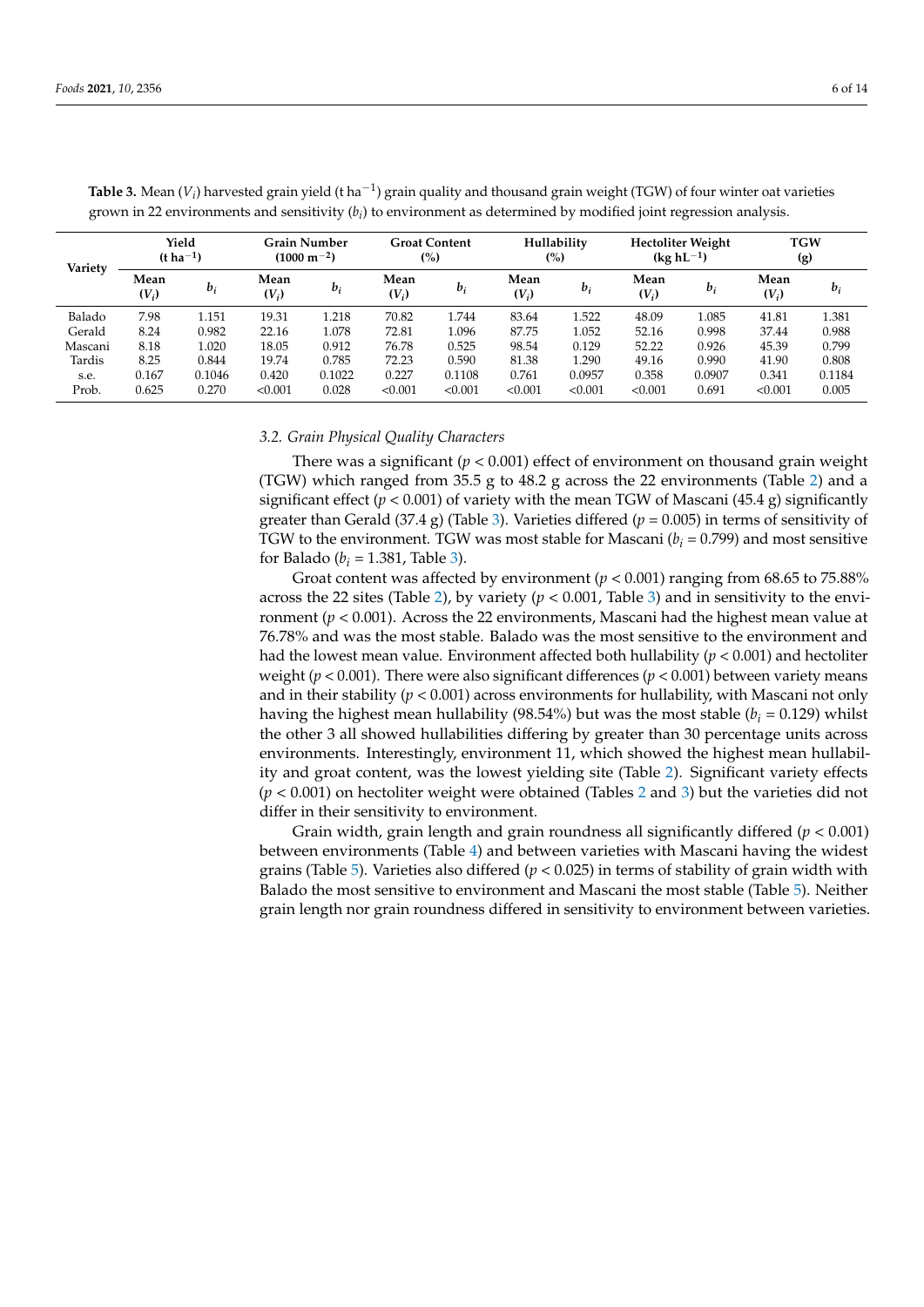| Environment             | Width<br>(mm) | Length<br>(mm) | Roundness | Oil<br>(%) | Protein<br>$\binom{0}{0}$ | $\beta$ -Glucan<br>(%) |
|-------------------------|---------------|----------------|-----------|------------|---------------------------|------------------------|
| $\mathbf{1}$            | 3.10          | 10.83          | 0.287     | 7.82       | 8.42                      | 3.72                   |
| $\overline{c}$          | 3.13          | 12.79          | 0.245     | 7.03       | 10.40                     | 4.61                   |
| 3                       | 3.06          | 10.74          | 0.286     | 7.79       | 7.77                      | 4.70                   |
| $\overline{\mathbf{4}}$ | 3.30          | 11.04          | 0.300     | 7.33       | 10.18                     | 3.82                   |
| 5                       | 3.34          | 10.69          | 0.312     | 7.21       | 9.54                      | 4.44                   |
| 6                       | 3.25          | 11.79          | 0.276     | 7.37       | 9.59                      | 4.35                   |
| 7                       | 3.19          | 10.42          | 0.306     | 7.21       | 9.65                      | 3.61                   |
| $\,$ 8 $\,$             | 3.08          | 12.58          | 0.244     | 6.48       | 12.11                     | 4.88                   |
| 9                       | 3.11          | 11.09          | 0.281     | 7.24       | 8.36                      | 4.60                   |
| $10\,$                  | 3.16          | 12.31          | 0.258     | 7.66       | 11.85                     | 4.11                   |
| 11                      | 3.27          | 11.10          | 0.295     | 6.59       | 11.10                     | 3.98                   |
| 12                      | 3.19          | 10.67          | 0.300     | 7.27       | 10.83                     | 4.19                   |
| 13                      | 3.18          | 12.24          | 0.262     | 7.00       | 10.88                     | 3.97                   |
| 14                      | 3.13          | 12.18          | 0.258     | 7.34       | 9.70                      | 4.29                   |
| 15                      | 3.31          | 10.86          | 0.306     | 7.83       | 9.06                      | 3.35                   |
| 16                      | 3.08          | 11.92          | 0.259     | 6.99       | 9.97                      | 4.63                   |
| 17                      | 3.20          | 10.79          | 0.297     | 7.69       | 8.42                      | 4.27                   |
| 18                      | 3.14          | 10.26          | 0.307     | 7.74       | 8.95                      | 3.16                   |
| 19                      | 3.08          | 12.55          | 0.246     | 7.59       | 8.79                      | 4.21                   |
| 20                      | 3.21          | 10.98          | 0.293     | 7.19       | 7.88                      | 4.43                   |
| 21                      | 3.11          | 10.52          | 0.297     | 7.23       | 10.88                     | 3.74                   |
| 22                      | 2.94          | 10.67          | 0.276     | 7.70       | 12.33                     | 4.61                   |
| s.e.                    | 0.024         | 0.113          | 0.0033    | 0.104      | 0.19                      | 0.098                  |
| Prob.                   | < 0.001       | < 0.001        | < 0.001   | < 0.001    | < 0.001                   | < 0.001                |

<span id="page-7-0"></span>**Table 4.** Effect of environment on grain dimensions (width, length and roundness) and grain composition (oil,%; protein,% and β-glucan, %). Data are presented as the mean of four winter oat varieties grown in each environment.

<span id="page-7-1"></span>**Table 5.** Mean grain dimensions (width, length and roundness) and grain composition (oil, protein and β-glucan). of four winter oat varieties grown in 22 environments and sensitivity (*b<sup>i</sup>* ) to environment as determined by modified joint regression analysis.

| Variety | Width (mm)      |       | Length (mm)     |       | <b>Roundness</b> |        | Oil, $%$        |       | Protein, %      |       | $\beta$ -Glucan, % |       |
|---------|-----------------|-------|-----------------|-------|------------------|--------|-----------------|-------|-----------------|-------|--------------------|-------|
|         | Mean<br>$(V_i)$ | $b_i$ | Mean<br>$(V_i)$ | $b_i$ | Mean<br>$(V_i)$  | $b_i$  | Mean<br>$(V_i)$ | $b_i$ | Mean<br>$(V_i)$ | $b_i$ | Mean<br>$(V_i)$    | $b_i$ |
| Balado  | 3.16            | 1.316 | 11.62           | 1.030 | 0.273            | 0.986  | 7.53            | 1.450 | 9.92            | 1.056 | 4.76               | 1.101 |
| Gerald  | 3.09            | 0.952 | 10.53           | 0.866 | 0.294            | 0.890  | 7.36            | 0.786 | 9.54            | 0.956 | 3.57               | 0.986 |
| Mascani | 3.23            | 0.817 | 11.23           | 1.066 | 0.290            | 1.142  | 6.70            | 0.906 | 9.76            | 1.011 | 4.26               | 1.068 |
| Tardis  | 3.17            | 0.901 | 11.89           | 1.038 | 0.268            | 0.982  | 7.72            | 0.817 | 10.13           | 0.977 | 4.07               | 0.843 |
| s.e.    | 0.011           | 0.113 | 0.050           | 0.063 | 0.0014           | 0.0666 | 0.047           | 0.127 | 0.09            | 0.065 | 0.043              | 0.097 |
| Prob.   | < 0.001         | 0.025 | < 0.001         | 0.119 | < 0.001          | 0.074  | < 0.001         | 0.004 | < 0.001         | 0.729 | < 0.001            | 0.263 |

## *3.3. Grain Composition*

There was a significant effect  $(p < 0.001)$  of both the variety and environment on protein, oil and β-glucan contents which, averaged over all varieties, ranged from 7.77 to 12.33%, 6.48 to 7.83% and 3.16 to 4.88%, respectively, across environments (Table [4\)](#page-7-0). Balado had the highest mean  $\beta$ -glucan content (4.76%). Neither protein content nor β-glucan content showed any significant difference in sensitivity to the environment between varieties. Sensitivity of oil content however differed between varieties (*p* < 0.004) with Balado being the most sensitive ( $b_i$  = 1.450) and Gerald ( $b_i$  = 0.786) the least sensitive. Oil content was lowest in Mascani.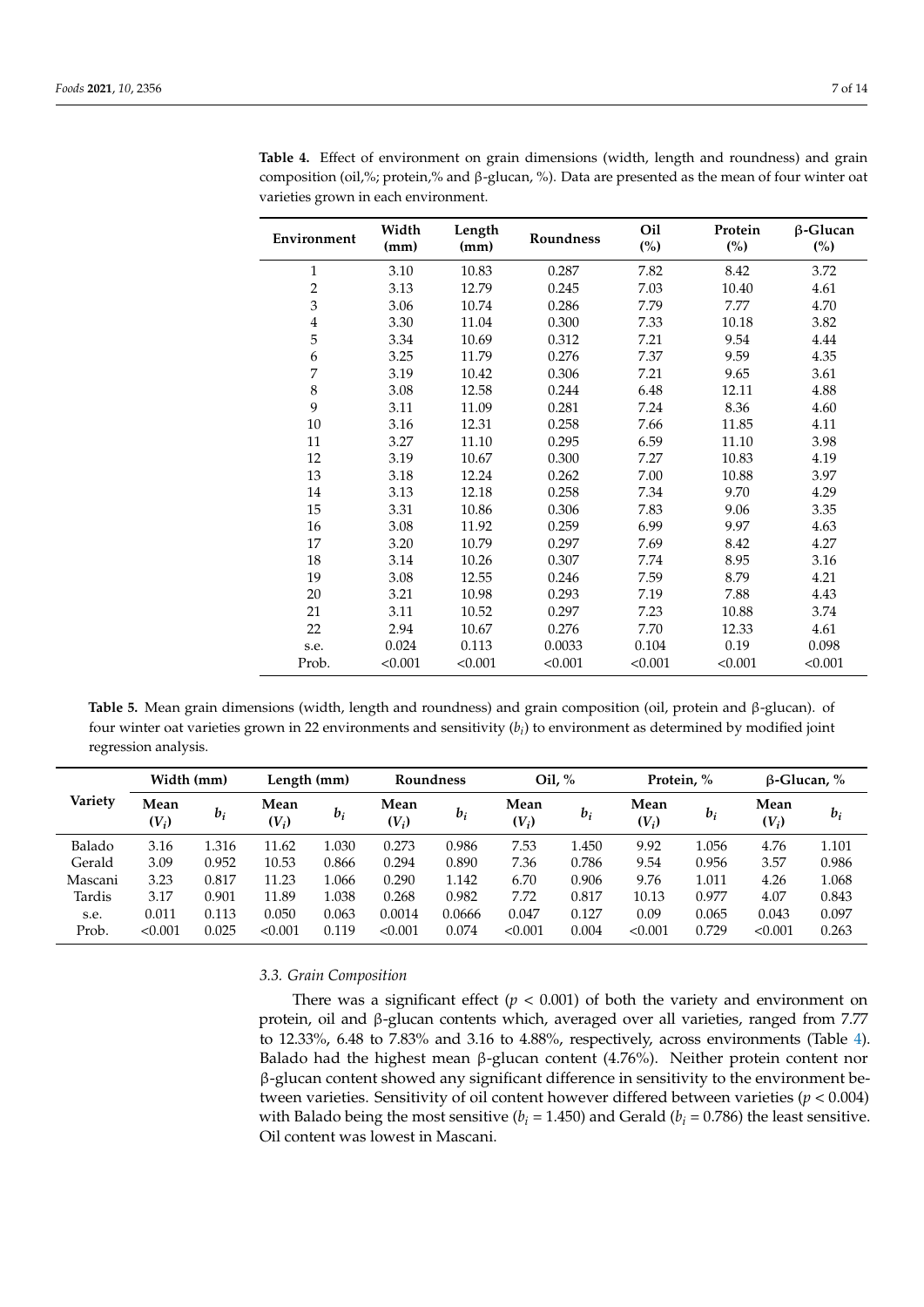# *3.4. Association between Traits 3.4. Association between Traits*

The relationship between the measured traits is summarized as a biplot in Figure [1.](#page-8-0) The relationship between the measured traits is summarized as a biplot in Figure 1. The lengths of the vectors connecting the traits to the biplot origin indicate the relative level The lengths of the vectors connecting the traits to the biplot origin indicate the relative of variability in each trait. The angle between the vectors of two traits measures the degree of association between them, acute angles indicating positive correlation and obtuse angle negative correlation. Pearson product-moment correlation coefficients were also calculated between traits (Table S2). Grain yield and grain number m<sup>−2</sup> were positively correlated  $(r = 0.91, p < 0.001)$ , as were TGW, grain width and groat content. β-glucan content and hullability (r = −0.62, *p* < 0.01), and yield, grain roundness and hullability were inversely correlated The convex hulls illustrate greater between environment variation with Balado in terms of yield, grain number, hectoliter weight, groat content, oil content and grain width than the remaining varieties.

<span id="page-8-0"></span>

PC-1 (32.3%)

Figure 1. Principal component biplot of mean trait values for 4 winter oat varieties grown in 22 environments. KC: groat content, TGW, thousand grain weight. Balado—Black; Gerald—Red; cani—Green; Tardis—Blue. Mascani—Green; Tardis—Blue.

#### *3.5. Association between Traits and Environmental Variables*

Correlations between site means for each trait and monthly mean temperature, cumulative radiation and cumulative radiation recorded for each environment (excluding the spring sown environment 8) was conducted and the main associations identified are shown in Table [6.](#page-9-0) A significant negative association between cumulative rainfall from December to April and grain nitrogen content was found (*p* < 0.001). Cumulative rainfall from March until July was negatively associated with yield, grain number  $m^{-2}$ , hectoliter weight and grain β-glucan content but positively associated with hullability. Grain number  $m^{-2}$  and β-glucan content were also positively associated with cumulative radiation in June and the mean temperature in July. Although TGW was not associated with any environmental variable recorded, mean grain width was inversely related to July mean temperature.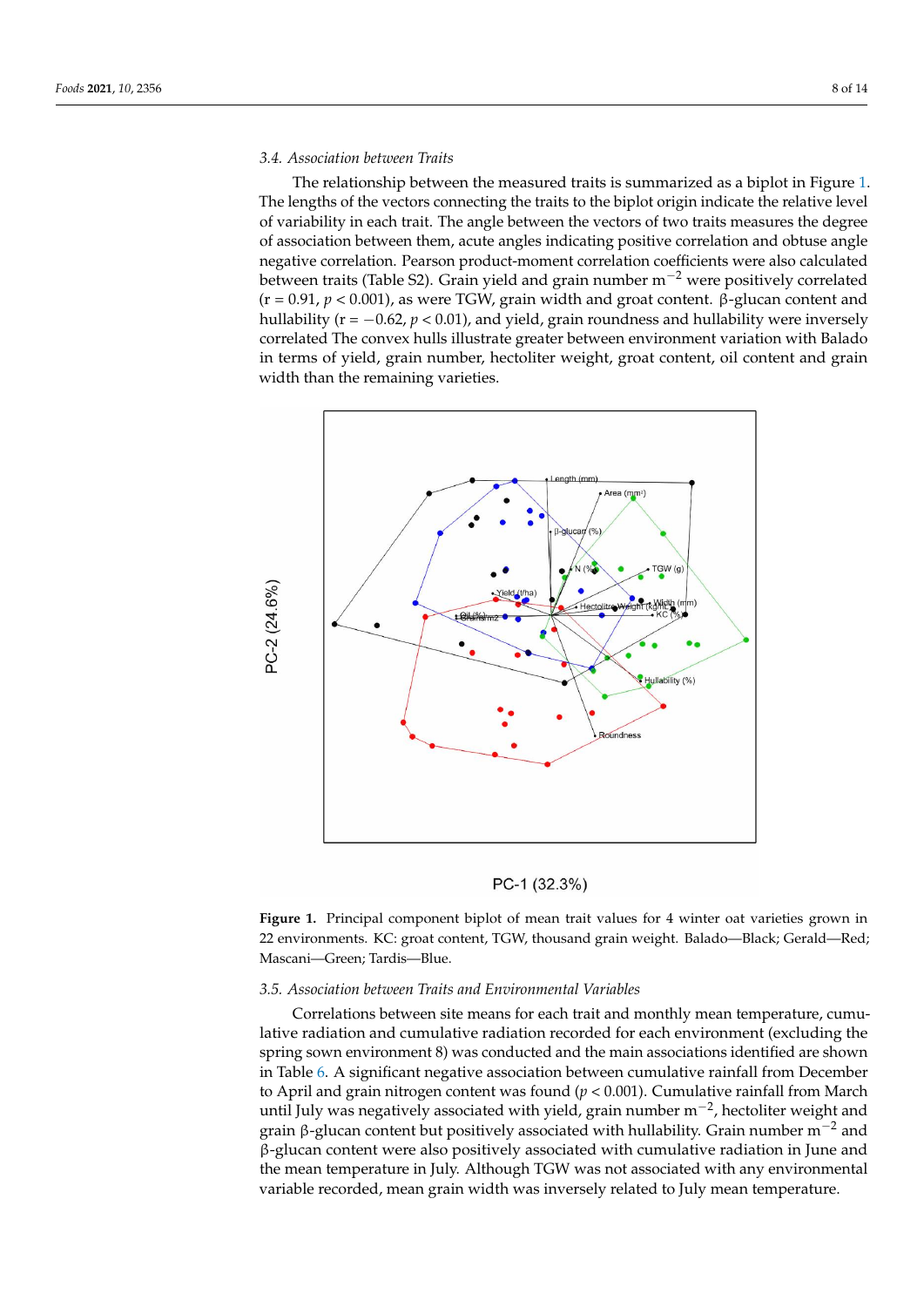<span id="page-9-0"></span>

| Variable                                               | December to<br>April<br>Cumulative<br><b>Rainfall</b> |        | March to July<br>Cumulative<br>Rainfall |        | June<br>Cumulative<br>Rainfall |        | June and July<br>Cumulative<br>Rainfall |       | November Mean<br>Monthly<br><b>Temperature</b> |        | March mean<br>Monthly<br>Temperature |       | <b>July Mean</b><br>Monthly<br><b>Temperature</b> |        | <b>June Cumulative</b><br>Radiation |       |
|--------------------------------------------------------|-------------------------------------------------------|--------|-----------------------------------------|--------|--------------------------------|--------|-----------------------------------------|-------|------------------------------------------------|--------|--------------------------------------|-------|---------------------------------------------------|--------|-------------------------------------|-------|
| Yield $(t \, ha^{-1})$                                 | $-0.042$                                              |        | $-0.772$                                | $***$  | $-0.788$                       | $***$  | $-0.768$                                | ***   | $-0.448$                                       | $\ast$ | $-0.422$                             |       | 0.404                                             |        | 0.467                               |       |
| Groat content (%)                                      | $-0.441$                                              | $\ast$ | $-0.179$                                |        | $-0.217$                       |        | $-0.137$                                |       | $-0.385$                                       |        | $-0.121$                             |       | $-0.062$                                          |        | $-0.361$                            |       |
| Hullability $(\%)$                                     | $-0.169$                                              |        | 0.758                                   | ***    | 0.739                          | ***    | 0.803                                   | $***$ | 0.454                                          | $\ast$ | 0.612                                | $***$ | $-0.481$                                          | $\ast$ | $-0.485$                            |       |
| Hectoliter weight $\frac{1}{2}$ (kg hL <sup>-1</sup> ) | $-0.234$                                              |        | $-0.715$                                | $***$  | $-0.545$                       | $\ast$ | $-0.611$                                | $***$ | $-0.625$                                       | $***$  | $-0.414$                             |       | 0.110                                             |        | 0.170                               |       |
| Grain number $m^{-2}$                                  | 0.039                                                 |        | $-0.680$                                | $***$  | $-0.718$                       | $***$  | $-0.698$                                | ***   | $-0.296$                                       |        | $-0.339$                             |       | 0.492                                             | $\ast$ | 0.551                               | $**$  |
| TGW(g)                                                 | $-0.222$                                              |        | $-0.099$                                |        | $-0.072$                       |        | $-0.065$                                |       | $-0.357$                                       |        | $-0.116$                             |       | $-0.266$                                          |        | $-0.312$                            |       |
| Grain width (mm)                                       | $-0.268$                                              |        | 0.249                                   |        | 0.278                          |        | 0.313                                   |       | $-0.050$                                       |        | 0.164                                |       | $-0.531$                                          | $\ast$ | $-0.516$                            | $***$ |
| Grain length (mm)                                      | $-0.059$                                              |        | $-0.477$                                | $\ast$ | $-0.560$                       | **     | $-0.539$                                |       | $-0.202$                                       |        | $-0.634$                             | $***$ | 0.297                                             |        | 0.103                               |       |
| Grain roundness                                        | $-0.047$                                              |        | 0.526                                   | $\ast$ | 0.612                          | $***$  | 0.607                                   | $***$ | 0.175                                          |        | 0.634                                | $***$ | 0.472                                             | $\ast$ | 0.287                               |       |
| Grain protein $(\%)$                                   | $-0.727$                                              | ***    | $-0.174$                                |        | $-0.122$                       |        | $-0.002$                                |       | $-0.171$                                       |        | 0.015                                |       | 0.080                                             |        | $-0.254$                            |       |
| Grain $\beta$ -glucan (%)                              | 0.260                                                 |        | $-0.730$                                | ***    | $-0.800$                       | ***    | $-0.846$                                | ***   | $-0.633$                                       | **     | $-0.553$                             | **    | 0.605                                             | **     | 0.594                               | $***$ |
| Grain oil $(\%)$                                       | 0.109                                                 |        | $-0.114$                                |        | 0.006                          |        | $-0.031$                                |       | $-0.004$                                       |        | 0.187                                |       | $-0.139$                                          |        | 0.290                               |       |

**Table 6.** Pearson correlation coefficients between rainfall (mm) and site means for grain yield, quality and composition (excluding spring sown trial, environment 8).

\*\*\* *p* < 0.001, \*\* *p* < 0.01, \* *p* < 0.05; 19 degrees of freedom. \$ , 17 degrees of freedom.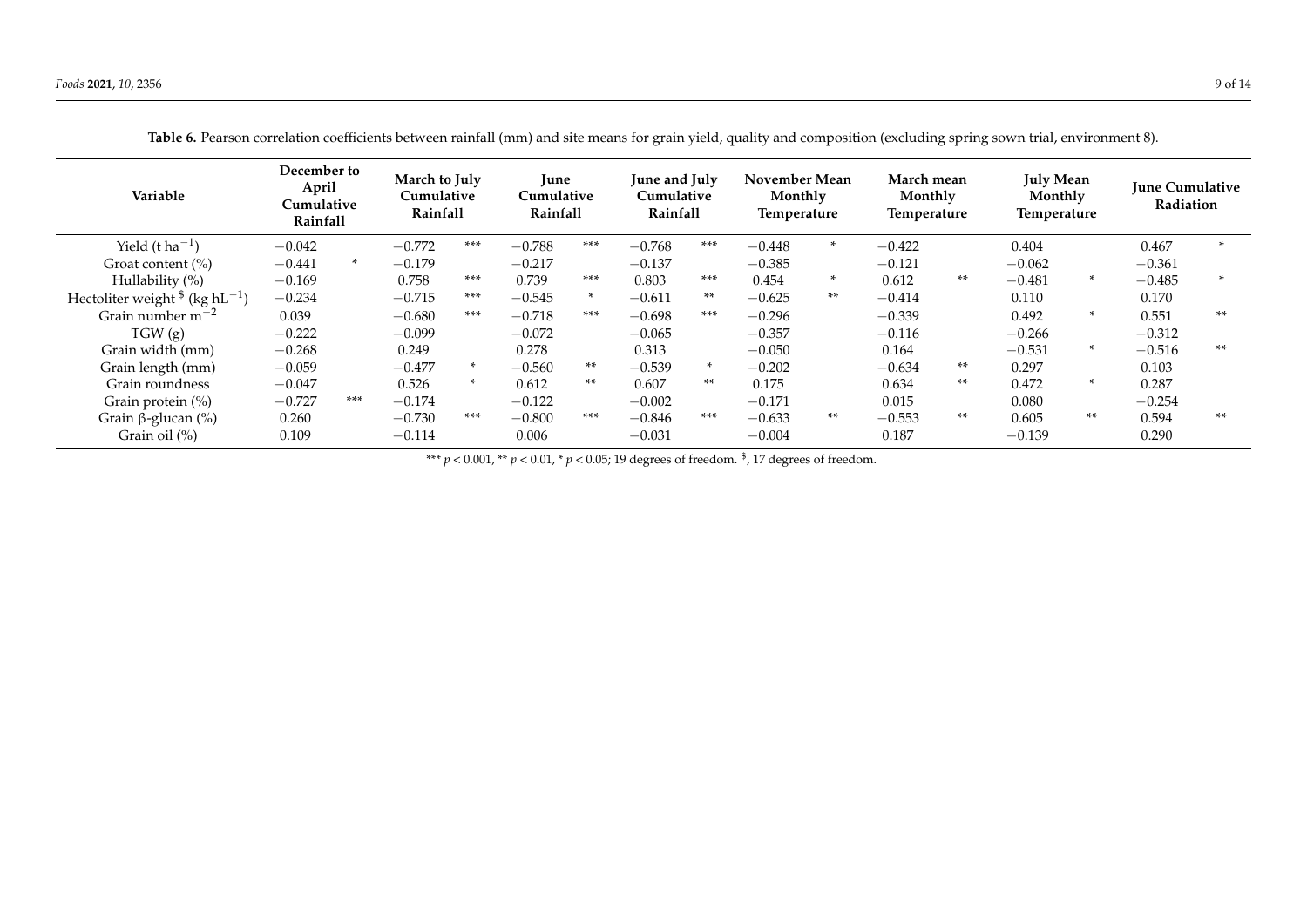## **4. Discussion**

Year-to-year variability in temperature, precipitation, and solar radiation is increasing due to global climate change. This enhanced variation will likely lead to more frequent and larger GEI effects impacting milling quality, grain composition and grain yield. Yield gap is a well-known issue in crop production [\[29\]](#page-13-19). It refers to the difference between maximal crop yield in ideal trial conditions and actual yield, frequently driven by sub-optimal environmental conditions on farm. Of equivalent importance for many cereals such as oats is the 'quality gap' where the threshold levels of grain quality required for acceptance by the milling industry and official reported quality values are often not achieved on-farm.

In this study, carried out over 4 years, there were significant differences between the varieties tested in physical grain quality and composition, across the 22 environments, with environment having a significant effect on all the traits measured. Several approaches can be used to analyze the sensitivity of varieties to the environment [\[2](#page-12-1)[,6\]](#page-12-5). In this study, a value of the regression slope from modified joint regression analysis  $(b_i > 1)$  indicates varieties with above average sensitivity to environment while those varieties with a slope value  $\left($ <1) show below average sensitivity, or are more stable. This approach is widely used to quantify adaptation of varieties to environment in plant breeding programs [\[30\]](#page-13-20) and to analyze the stability of seed yield when multiplied in different environments [\[31\]](#page-13-21). It can also help to identify varieties well suited to low input environments. In terms of physical grain characters, hullability and groat content showed a significant GEI indicating that the four varieties differed in their sensitivity with regard to these traits. Both these characters have major implications for mill output and efficiency [\[7\]](#page-12-6). Environment had a significant effect on the hullability of all the varieties except for Mascani, which had a hullability of more than 90% in all 22 environments, showing that it was the least sensitive (or most stable) of the four varieties to the environment as regards this trait. Genotype, ontogeny, environment, and agronomic factors have all been considered as factors influencing hullability [\[7\]](#page-12-6). The evidence that varieties differ in sensitivity to environment for this trait, with some varieties more stable over environments than others, is important for the milling industry, as careful choice of variety will enable a better prediction of groat yield. In contrast, the hectoliter weight of all varieties responded similarly to environment with a slope value close to 1, indicating that the hectoliter weight of all four varieties was influenced by environment. Although hectoliter weight is considered a poor indicator of groat yield, its ease of measurement means it is routinely used as a measure of grain quality [\[7\]](#page-12-6). Mascani had the highest groat content of the four varieties and a specific weight comparable to Gerald. Both groat content and hullability are regarded as a good indicator of mill yield [\[7\]](#page-12-6) confirming the value of Mascani as a high quality milling variety and its reputation as the best milling oat currently grown in the UK.

Environmental conditions during grain development were important for both grain yield and quality with increased summer rainfall associated with lower yields, lower βglucan content and lower hectoliter weights. However, hullability was positively associated with both summer rainfall and shorter rounder grain (Table [6\)](#page-9-0). March temperatures, when the crop is in peak tiller production, were also positively associated with grain size parameters and hullability.

Grain size and shape are increasingly being used as non-destructive image analysis tools as indicators of grain milling quality [\[32](#page-13-22)[,33\]](#page-13-23). The four varieties within the experiment differed in their size and shape and their sensitivity to the environment. In addition to TGW, four grain shape parameters were measured; area, length, width and roundness. Significant differences were found between the varieties for these parameters. Gerald had the smallest grain, with the narrowest width and shortest length resulting in being the roundest of the four varieties. Tardis and Mascani had the largest grain but contrasted significantly in grain roundness. Mascani grain was wider than Tardis, but Tardis grain was longer than Mascani. Balado appeared to be most sensitive to the environment. Grain width was the characteristic that was most affected by the environment and was significantly lower when July mean temperatures were higher and when radiation in June was lower.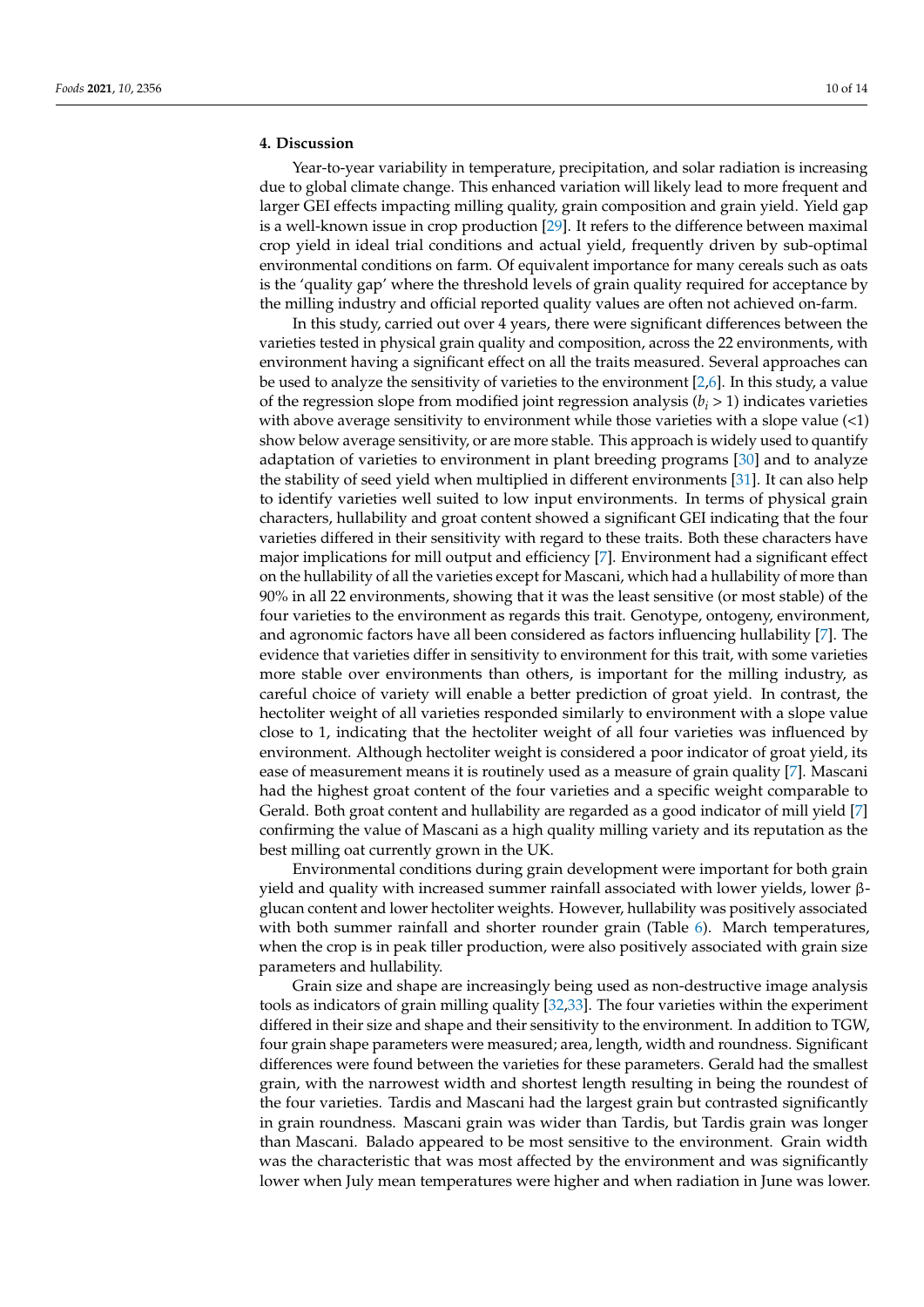Grain number  $m^{-2}$  however was positively associated with July temperatures and with June radiation suggesting that more, smaller grains result under such conditions (Table [6\)](#page-9-0). Competition amongst a greater number of grains can result in incomplete grain filling leading to smaller grains [\[1](#page-12-0)[,34\]](#page-13-24) however no significant relationship was found in the results reported here between TGW and grain number m−<sup>2</sup> . Wide variability exists in individual grain weight in oats, and it is possible that the structure of the grain population, i.e., the relative proportions of primary, secondary and tertiary grain [\[35](#page-13-25)[,36\]](#page-13-26) also changes as the grain number m<sup>-2</sup> increases and this is currently being investigated.

Both TGW (and groat content) were positively associated with grain width but less so with grain length. This has also been found in wheat [\[37\]](#page-13-27) where it has been shown that length is determined early in grain development whereas grain width is determined later at grain filling [\[38\]](#page-13-28). The duration of grain filling has been found to be dependent on the temperature following anthesis. In wheat, for example, higher temperatures were found to both shorten the grain filling period and significantly reduce TGW [\[39\]](#page-13-29).

In terms of grain composition, all three traits studied were influenced by environment and variety. There was also a significant GEI for oil content, but varieties displayed similar responses to the environment for protein and β-glucan content. Simulation studies have shown that environment and cultivar selection are important factors in determining βglucan levels  $[40]$  and confirmed in this study. In this study, the  $\beta$ -glucan content of the grain of all varieties was influenced by the environment, with the level averaged over the four varieties ranging from 2.8 to 4.4%. This is higher than the range reported in some multi-site studies [\[2\]](#page-12-1) but lower than in others (2.9–6.8%) on a wider range of oat genotypes [\[5\]](#page-12-4). Selection of oats with high levels of β-glucan is a major breeding target to provide oats with β-glucan greater than  $4%$  to meet EU and USA health claims [\[3\]](#page-12-2). No interaction between genotype and environment was found in this study for β-glucan content which is similar to previous studies [\[6](#page-12-5)[,9,](#page-12-8)[12,](#page-13-2)[41\]](#page-14-1). The extent to which the β-glucan content varies in response to the environment will be important for its future exploitation. The relationship between β-glucan and climate is complex, [\[2](#page-12-1)[,3](#page-12-2)[,5\]](#page-12-4). In a comparison of oats grown in a Northern maritime climate, β-glucan levels were lower in more northerly locations [\[42\]](#page-14-2) which may have resulted from higher rainfall and lower temperatures during grain filling and maturation. This was also found in this study with higher temperatures and lower rainfall during grain filling resulting in higher β-glucan content (Table [6\)](#page-9-0).

Although no significant difference was found between the varieties in grain yield, the difference of 5.66 t ha<sup>-1</sup> between grain yield in the lowest and highest yielding environments was greater than the yield at the lowest yielding environment. This illustrates how yield is dependent on the combination of location and season. Similar results have been found for spring oats [\[6,](#page-12-5)[9,](#page-12-8)[21\]](#page-13-11). Grain yield was closely related to grain number  $m^{-2}$  as has been found previously for oats and other cereals [\[43](#page-14-3)[–45\]](#page-14-4) with little correlation to grain size or individual grain weight. Grain size however was associated with the grain quality traits measured here (Figure [1,](#page-8-0) Table S2).

Excess summer rainfall during grain filling resulted in both lower grain number m<sup>-2</sup> and lower yields (Table [6\)](#page-9-0) partly due to reduction in radiation levels associated with cloudy days. Similar results have been found for maize [\[46\]](#page-14-5) with excess water causing crop losses of 16% [\[47\]](#page-14-6). Excess rainfall may also lead to extended vegetative growth. Although this provides more green leaf area for light capture, cloudy conditions may restrict this. In winter wheat, grain numbers have been shown to be influenced by solar radiation, particularly in the period leading up to anthesis [\[48\]](#page-14-7).

#### **5. Conclusions**

Environmental conditions during grain development resulted in significant variation for all traits with significant GEI for groat content, hullability, thousand grain weight, grain width and oil content. Prediction of grain quality for the prospective harvest from environmental conditions encountered during crop development would have considerable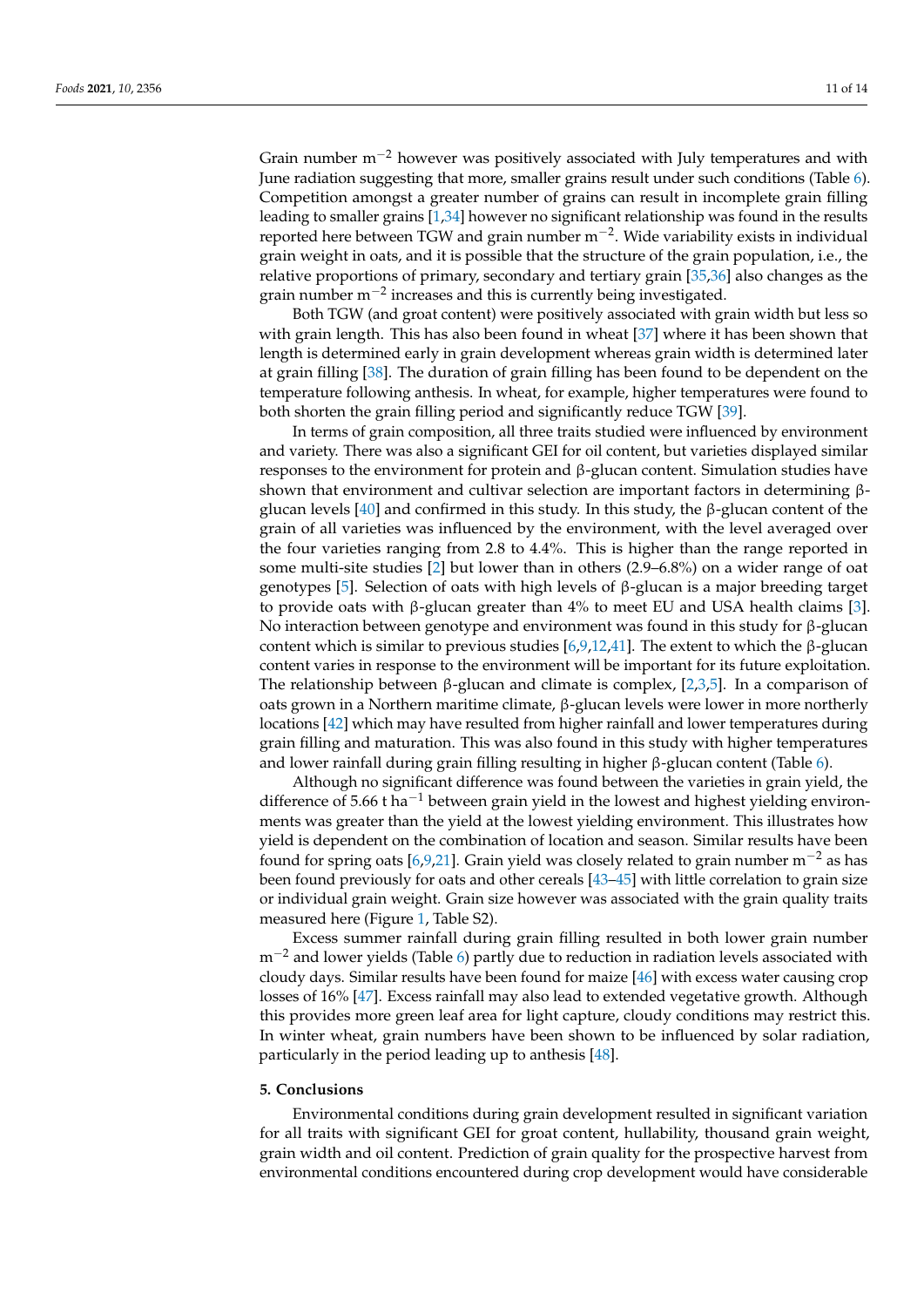benefit to both farmers and to the grain trade. Understanding of varietal response to the environment could also inform breeding decisions.

Breeding programs face a huge challenge in addressing the complexity of factors affecting quality and quantity of yield, and in striking a balance between the two to maximize the value of the crop to the producer. For example, in this study grain yield was negatively related to the hullability of the grain indicating the difficulty of improving both traits simultaneously. Breeders also need to identify genotypes not only with superior performance but that are stable across a range of environments The greatest challenge is to combine grain yield with all milling quality traits in a single variety whilst minimizing GEI of any individual trait [\[9\]](#page-12-8). Of the varieties tested here, Mascani was the most stable for all the milling quality traits measured (groat content, hullability, hectoliter weight) and also had the highest mean values for these traits. Maintaining grain quality under a variable climate is critical for human nutrition, end-use functional properties and commodity value.

**Supplementary Materials:** The following are available online at [https://www.mdpi.com/article/](https://www.mdpi.com/article/10.3390/foods10102356/s1) [10.3390/foods10102356/s1,](https://www.mdpi.com/article/10.3390/foods10102356/s1) Table S1: NIR Calibration statistics: Table S2: Pearson Correlation coefficients between site means for grain yield, quality, dimensions and composition.

**Author Contributions:** Conceptualization, A.H.M. and C.J.H.; Methodology, A.A.C., I.M.G., P.M.J.M.-M., S.J.L., S.C., N.F., T.L., Data Analysis, C.J.H., P.M.J.M.-M., S.C., S.J.L., R.S.; Writing—Original Draft Preparation, A.H.M. and C.J.H.; Funding Acquisition, A.H.M. and C.J.H. All authors have read and agreed to the published version of the manuscript.

**Funding:** The work reported in this paper was funded by the Defra Sustainable Arable Link (LK09124) project "QUOATS" with support from the Biotechnology and Biological Sciences Research Council (BBSRC), Agriculture and Horticulture Development Board (AHDB, 2112003), The Scottish and Welsh Governments and industry partners, from the BBSRC funded InnovOat project (grant No BB/M000869/1) with support from the British Oat and Barley Millers Association and Senova Ltd. and from BBSRC grant BBS/E/W/0012843B. PMM was funded by studentship 2114002 from AHDB. Solar radiation data were obtained from the NASA Langley Research Center (LaRC) POWER Project funded through the NASA Earth Science/Applied Science Program.

**Data Availability Statement:** The data presented in this study are available on request from the corresponding author.

**Conflicts of Interest:** The authors declare no conflict of interest. The funders had no role in the design of the study; in the collection, analyses, or interpretation of data; in the writing of the manuscript, or in the decision to publish the results.

#### **References**

- <span id="page-12-0"></span>1. Marshall, A.H.; Cowan, S.; Edwards, S.; Griffiths, I.; Howarth, C.J.; Langdon, T.; White, E. Crops that feed the world 9. Oats— A cereal crop for human and livestock feed with industrial applications. *Food Secur.* **2013**, *5*, 13–33. [\[CrossRef\]](http://doi.org/10.1007/s12571-012-0232-x)
- <span id="page-12-1"></span>2. Andersson, A.A.A.; Börjesdottir, D. Effect of environment and variety on content and molecular weight of β-glucan in oats. *J. Cereal Sci.* **2011**, *54*, 122–128. [\[CrossRef\]](http://doi.org/10.1016/j.jcs.2011.03.003)
- <span id="page-12-2"></span>3. Stewart, D.; McDougall, G. Oat agriculture, cultivation and breeding targets: Implications for human nutrition and health. *Brit. J. Nutr.* **2014**, *112*, 50–57. [\[CrossRef\]](http://doi.org/10.1017/S0007114514002736)
- <span id="page-12-3"></span>4. Martínez-Villaluenga, C.; Peñas, E. Health benefits of oat: Current evidence and molecular mechanisms. *Curr. Opin. Food Sci.* **2017**, *14*, 26–31. [\[CrossRef\]](http://doi.org/10.1016/j.cofs.2017.01.004)
- <span id="page-12-4"></span>5. Redaelli, R.; Del Frate, V.; Bellato, S.; Terracciano, G.; Ciccoritti, R.; Germeier, C.U.; De Stefanis, E.; Sgrulletta, D. Genetic and environmental variability in total and soluble β-glucan in European oat genotypes. *J. Cereal Sci.* **2013**, *57*, 193–199. [\[CrossRef\]](http://doi.org/10.1016/j.jcs.2012.09.003)
- <span id="page-12-5"></span>6. Doehlert, D.C.; McMullen, M.S.; Hammond, J.J. Genotype and environmental effects on grain yield and quality of oat grain in North Dakota. *Crop Sci.* **2001**, *41*, 1066–1072. [\[CrossRef\]](http://doi.org/10.2135/cropsci2001.4141066x)
- <span id="page-12-6"></span>7. White, E.; Watson, S. An investigation of the relationship between hullability and morphological features in grains of four oat varieties. *Ann. Appl. Biol.* **2010**, *156*, 281–295. [\[CrossRef\]](http://doi.org/10.1111/j.1744-7348.2009.00386.x)
- <span id="page-12-7"></span>8. Burke, J.I.; Browne, R.A.; White, E.M. Factors affecting yield and quality of oats. Teagasc, Crop Research Centre, Oak Park Carlow. *Proj. Rep.* **2001**, *32*, 4493.
- <span id="page-12-8"></span>9. Yan, W.; Fregeau-Reid, J.; Pageau, D.; Martin, R. Genotype by environment interaction and trait associations in two genetic populations of oat. *Crop Sci.* **2016**, *56*, 1136–1145. [\[CrossRef\]](http://doi.org/10.2135/cropsci2015.11.0678)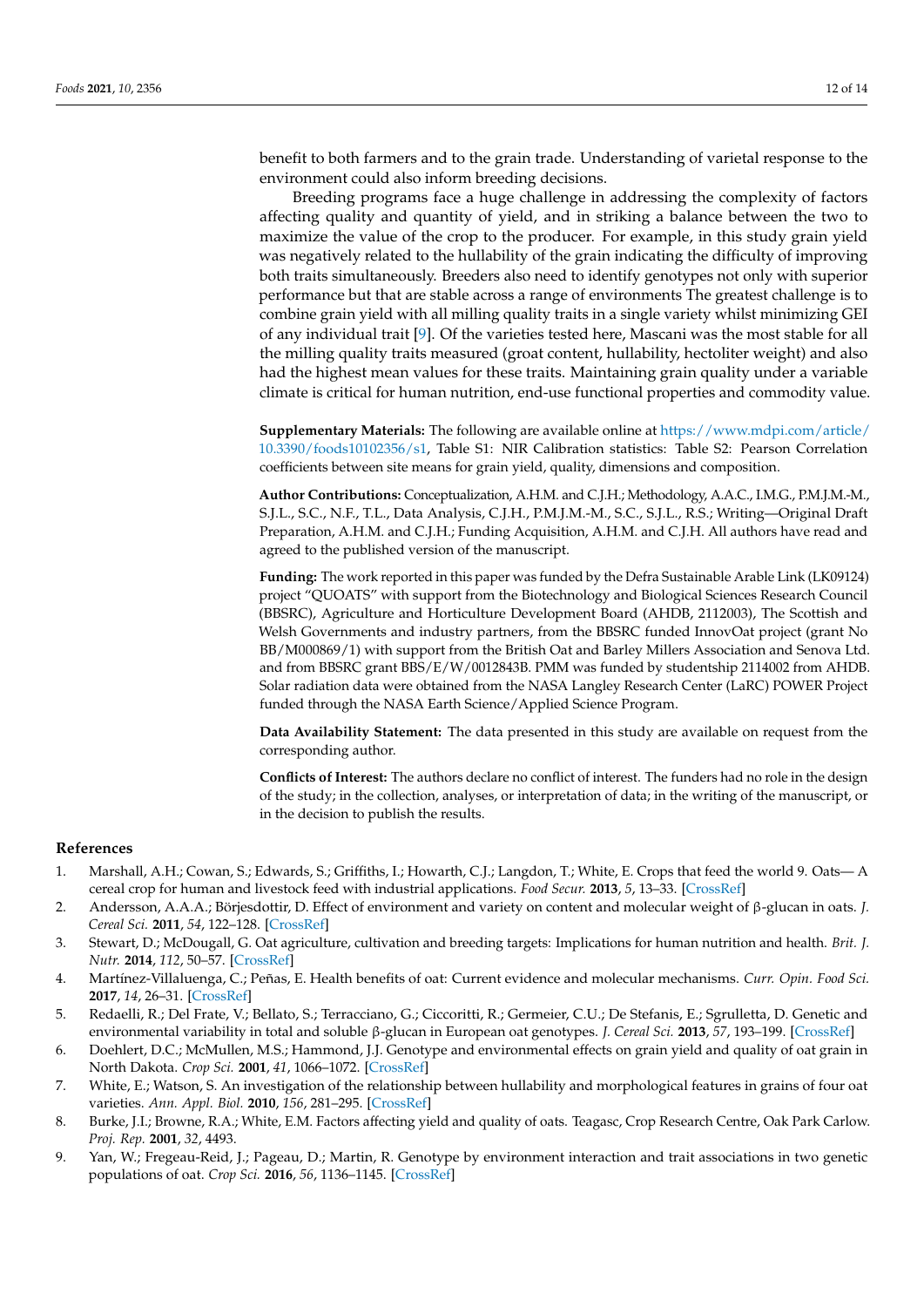- <span id="page-13-0"></span>10. Yan, W.; Fregeau-Reid, J.; Ma, B.; Pageau, D.; Vera, C. Nitrogen fertilizer complements breeding in improving yield and quality of milling oat. *Crop Sci.* **2017**, *57*, 3291–3302. [\[CrossRef\]](http://doi.org/10.2135/cropsci2017.05.0290)
- <span id="page-13-1"></span>11. Ahmad, M.; Zaffar, G.; Razvi, S.M.; Mir, S.D.; Rather, M.A. Stability properties of certain oats (*Avena sativa* L.) genotypes for major grain yielding characteristics. *Int. J. Plant Breed. Genet.* **2013**, *7*, 182–187. [\[CrossRef\]](http://doi.org/10.3923/ijpbg.2013.182.187)
- <span id="page-13-2"></span>12. Becker, H.C.; Leon, J. Stability Analysis in Plant Breeding. *Plant Breed.* **1988**, *101*, 1–23. [\[CrossRef\]](http://doi.org/10.1111/j.1439-0523.1988.tb00261.x)
- <span id="page-13-3"></span>13. Subira, J.; Álvaro, F.; García del Moral, L.F.; Royo, C. Breeding effects on the cultivar x environment interaction of durum wheat yield. *Eur. J. Agron.* **2015**, *68*, 78–88. [\[CrossRef\]](http://doi.org/10.1016/j.eja.2015.04.009)
- <span id="page-13-4"></span>14. Hongyu, K.; García-Peña, M.; AraÚjo, L.B.; Dias, C.T.S. Statistical analysis of yield trials by AMMI analysis of genotype x environment interaction. *Biom. Lett.* **2014**, *51*, 89–102. [\[CrossRef\]](http://doi.org/10.2478/bile-2014-0007)
- <span id="page-13-5"></span>15. Saastamoinen, M.; Plaami, S.; Kumpulainen, J. Genetic and environmental variation in β-glucan content of oats cultivated in Finland. *J. Cereal Sci.* **1992**, *16*, 279–290. [\[CrossRef\]](http://doi.org/10.1016/S0733-5210(09)80090-8)
- <span id="page-13-6"></span>16. AHDB Cereal Trials Protocol. Available online: <https://ahdb.org.uk/ahdb-recommended-lists-for-cereals-and-oilseeds-2016-2021> (accessed on 20 August 2021).
- <span id="page-13-7"></span>17. Fradgley, N.S.; Creissen, H.E.; Pearce, H.; Howlett, S.A.; Pearce, B.D.; Döring, T.F.; Girling, R.D. Weed Suppression and Tolerance in Winter Oats. *Weed Technol.* **2017**, *31*, 740–751. [\[CrossRef\]](http://doi.org/10.1017/wet.2017.46)
- <span id="page-13-8"></span>18. Available online: <https://www.metoffice.gov.uk/datapoint/product/historical-station-obs> (accessed on 20 August 2021).
- <span id="page-13-9"></span>19. Available online: <https://power.larc.nasa.gov/data-access-viewer/> (accessed on 20 August 2021).
- <span id="page-13-10"></span>20. Mosse, J. Nitrogen-to-protein conversion factor for ten cereals and six legumes or oilseeds. A reappraisal of its definition and determination. Variation according to species and to seed protein content. *J. Agric. Food Chem.* **1990**, *38*, 18–24. [\[CrossRef\]](http://doi.org/10.1021/jf00091a004)
- <span id="page-13-11"></span>21. Shenk, J.S.; Westerhaus, M.O. Population definition, sample selection, and calibration procedures for near infrared spectroscopy. *Crop Sci.* **1991**, *31*, 469–474. [\[CrossRef\]](http://doi.org/10.2135/cropsci1991.0011183X003100020049x)
- <span id="page-13-12"></span>22. Sanderson, R.; Lister, S.J.; Dhanoa, M.S.; Barnes, R.J.; Thomas, C. Use of near infrared reflectance spectroscopy to predict and compare the composition of carcass samples from young steers. *Anim. Sci.* **1997**, *65*, 45–54. [\[CrossRef\]](http://doi.org/10.1017/S1357729800016283)
- <span id="page-13-13"></span>23. Barnes, R.J.; Dhanoa, M.S.; Lister, S.J. Standard normal variate transformation and de-trending of near-infrared diffuse reflectance spectra. *Appl. Spectrosc.* **1989**, *43*, 772–777. [\[CrossRef\]](http://doi.org/10.1366/0003702894202201)
- <span id="page-13-14"></span>24. McCleary, B.V.; Mugford, D.C. Determination of β-Glucan in Barley and Oats by Streamlined Enzymic Method: Summary of Collaborative Study. *J. AOAC Int.* **1997**, *80*, 580–583. [\[CrossRef\]](http://doi.org/10.1093/jaoac/80.3.580)
- <span id="page-13-15"></span>25. Baird, D.; Murray, D.; Payne, R.; Soutar, D. *Introduction to Genstat®for WindowsTM*, 19th ed.; VSN International: Hemel Hempstead, UK, 2017.
- <span id="page-13-16"></span>26. Digby, P.G.N. Modified joint regression analysis for incomplete variety × environment data. *J. Agric. Sci.* **1979**, *93*, 81–86. [\[CrossRef\]](http://doi.org/10.1017/S0021859600086159)
- <span id="page-13-17"></span>27. Gabriel, K.R. The biplot graphic display of matrices with application to principal component analysis. *Biometrika* **1971**, *58*, 453–467. [\[CrossRef\]](http://doi.org/10.1093/biomet/58.3.453)
- <span id="page-13-18"></span>28. Yan, W.; Tinker, N. An integrated biplot analysis system for displaying, interpreting and exploring genotype x environment interaction. *Crop Sci.* **2005**, *45*, 1004–1016. [\[CrossRef\]](http://doi.org/10.2135/cropsci2004.0076)
- <span id="page-13-19"></span>29. Van Ittersum, M.K.; Cassman, K.G.; Grassini, P.; Wolf, J.; Tittonell, P.; Hochman, Z. Yield gap analysis with local to global relevance-a review. *Field Crop. Res.* **2013**, *143*, 4–17. [\[CrossRef\]](http://doi.org/10.1016/j.fcr.2012.09.009)
- <span id="page-13-20"></span>30. Finlay, K.W.; Wilkinson, G.N. The analysis of adaptation in a plant breeding programme. *Aust. J. Agric. Res.* **1963**, *14*, 742–754. [\[CrossRef\]](http://doi.org/10.1071/AR9630742)
- <span id="page-13-21"></span>31. Hinton-Jones, M.; Marshall, A.H.; Thomas, I.D.; Humphreys, M.O.; Marum, P.; Ševčíkováv, M.; Šrámek, P.; De Sousa, M.M.T.; Nielson, N.C.; Dhanoa, M.S. Environmental effects on seed yield and costs of temperate forages during regeneration. *Eur. J. Agron.* **2007**, *26*, 235–248. [\[CrossRef\]](http://doi.org/10.1016/j.eja.2006.10.006)
- <span id="page-13-22"></span>32. Rasheed, A.; Xia, X.; Ogbonnaya, F.; Mahmood, T.; Zhang, Z.; Mujeeb-Kazi, A.; He, Z. Genome-wide association for grain morphology in synthetic hexaploid wheats using digital imaging analysis. *BMC Plant Biol.* **2014**, *14*, 128. [\[CrossRef\]](http://doi.org/10.1186/1471-2229-14-128)
- <span id="page-13-23"></span>33. Hughes, N.; Oliveira, H.; Fradgley, N.; Corke, F.; Cockram, J.; Doonan, J.; Nobre Nibau, C. CT trait analysis reveals morphometric differences between domesticated temperate small grain cereals and their wild relatives. *Plant J.* **2019**, *99*, 98–111. [\[CrossRef\]](http://doi.org/10.1111/tpj.14312)
- <span id="page-13-24"></span>34. Acreche, M.; Slafer, G. Grain weight response to increases in number of grains in wheat in a Mediterranean area. *Field Crop. Res.* **2006**, *98*, 52–59. [\[CrossRef\]](http://doi.org/10.1016/j.fcr.2005.12.005)
- <span id="page-13-25"></span>35. Doehlert, D.C.; McMullen, M.S.; Jannick, J.L.; Panigrahi, S.; Gu, H.; Riveland, N.R. Evaluation of oat kernel size uniformity. *Crop Sci.* **2004**, *44*, 1178–1186. [\[CrossRef\]](http://doi.org/10.2135/cropsci2004.1178)
- <span id="page-13-26"></span>36. Browne, R.; White, E.; Burke, J. Responses of developmental yield formation processes in oats to variety, nitrogen, seed rate and plant growth regulator and their relationship to quality. *J. Agric. Sci.* **2006**, *144*, 533–545. [\[CrossRef\]](http://doi.org/10.1017/S0021859606006538)
- <span id="page-13-27"></span>37. Gegas, V.C.; Nazari, A.; Griffiths, S.; Simmonds, J.; Fish, L.; Orford, S.; Sayers, L.; Doonan, J.H.; Snape, J.W. Genetic framework for grain size and shape variation in wheat. *Plant Cell* **2010**, *22*, 1046–1056. [\[CrossRef\]](http://doi.org/10.1105/tpc.110.074153)
- <span id="page-13-28"></span>38. Xie, Q.; Mayes, S.; Sparkes, D.L. Carpel size, grain filling, and morphology determine individual grain weight in wheat. *J. Exp. Bot.* **2015**, *66*, 6715–6730. [\[CrossRef\]](http://doi.org/10.1093/jxb/erv378) [\[PubMed\]](http://www.ncbi.nlm.nih.gov/pubmed/26246614)
- <span id="page-13-29"></span>39. Calderini, D.F.; Abeledo, L.G.; Savin, R.; Slafer, G.A. Final grain weight in wheat as affected by short periods of high temperature during pre-and post-anthesis under field conditions. *Aust. J. Plant Physiol.* **1999**, *26*, 453–458.